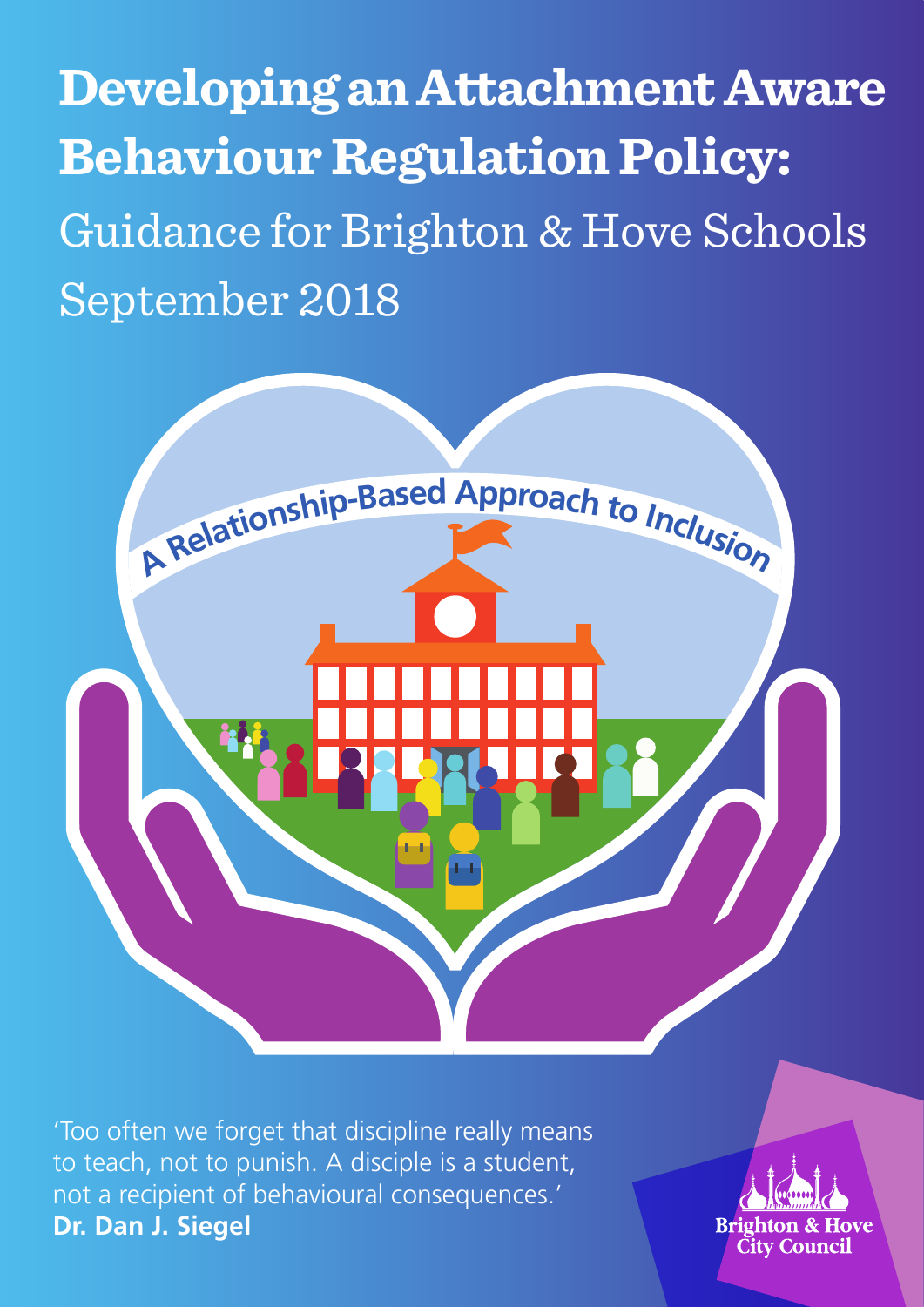# **Contents**

| 1. Introduction: Aims/Purpose of this Guidance                                                                                       | 3              |
|--------------------------------------------------------------------------------------------------------------------------------------|----------------|
| 2. Acknowledgements                                                                                                                  | 4              |
| 3. Philosophy & Approach                                                                                                             | 6              |
| 4. Attachment Aware and Emotion Coaching Frameworks                                                                                  | 8              |
| 5. A Graduated Approach                                                                                                              | 11             |
| 6. Developing an Attachment Aware Behaviour Regulation Policy for your setting                                                       | 15             |
| <b>Appendices</b>                                                                                                                    |                |
| Appendix 1: Attachment: The National and Local Context                                                                               | 18             |
| Appendix 2: Exclusion: The Evidence Base and Policy Framework                                                                        | 19             |
| Appendix 3a: Attachment Aware and Emotion Coaching Frameworks<br>Appendix 3b: The Secure Base Model<br>Appendix 3c: Emotion Coaching | 21<br>22<br>23 |
| Appendix 4: Relationships and understanding behaviour in context                                                                     | 25             |
| Appendix 5: Applying an Attachment Aware Approach                                                                                    | 26             |
| Appendix 6: Top Tips for Implementing an Attachment Aware Approach                                                                   | 28             |
| Appendix 7: Attachment Aware Self-Evaluation Form                                                                                    | 30             |
| Appendix 8: Attachment Aware Pledge                                                                                                  | 32             |
| Appendix 9: Exemplar Attachment Aware Behaviour Regulation Policy for School                                                         | 33             |

References/Useful links

38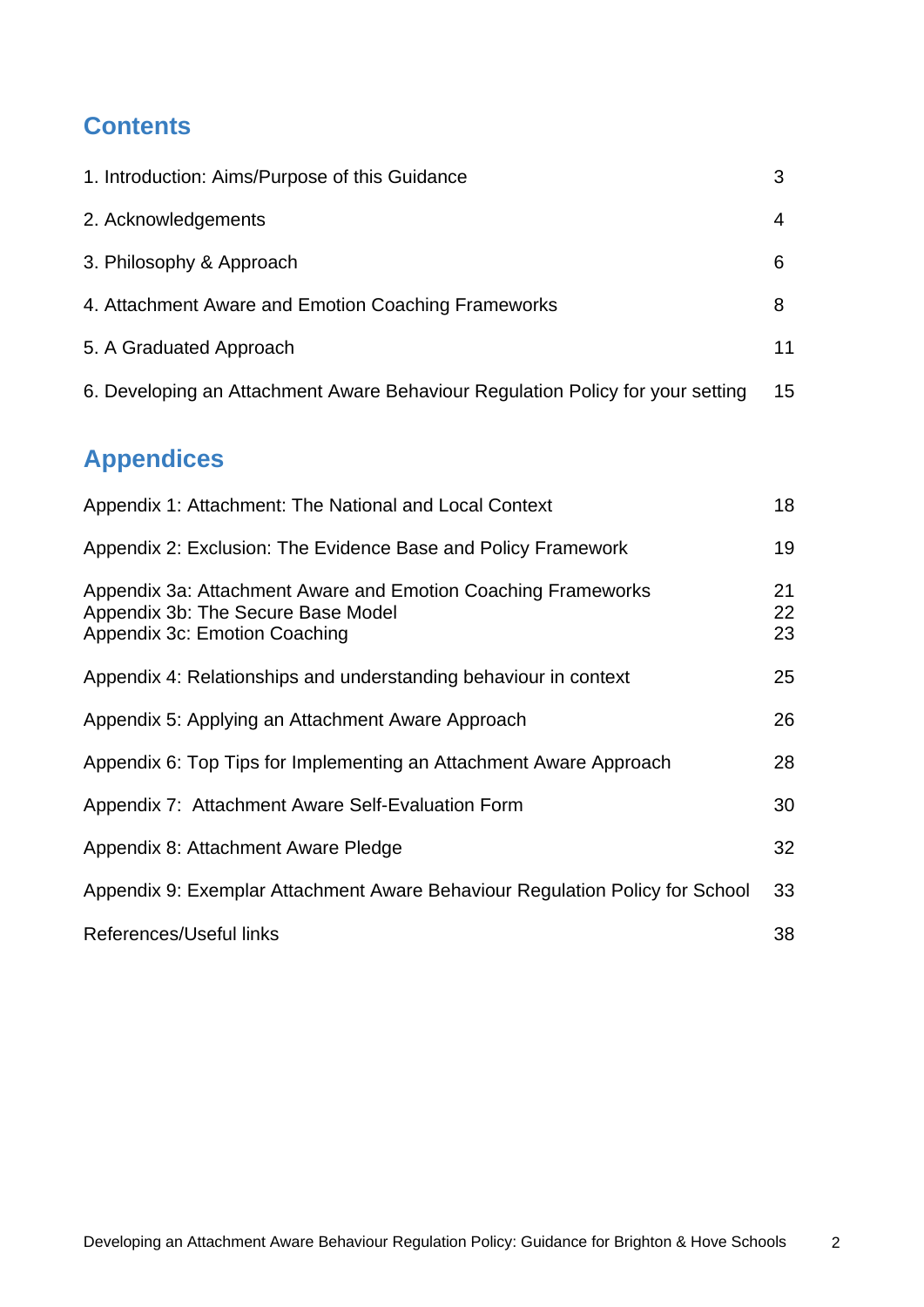# **1. Introduction**

The Department for Education guidance for headteachers and school staff of maintained schools, which outlines the statutory duty of schools in relation to developing a behaviour policy, is largely based on a behaviourist approach.

*"Headteachers, proprietors and governing bodies must ensure they have a strong behaviour policy to support staff in managing behaviour, including the use of rewards and sanctions"*

> *(DfE, Behaviour and discipline in schools: Advice for headteachers and schools staff, published July 2013; last updated January 2016)*

Although behaviourist approaches can work for the majority of children & young people (CYP), they are not successful with all. This is especially true for those who have experienced **Adverse Childhood Experiences (ACEs)** – traumatic life experiences that occur before the age of 18. For CYP who have experienced trauma and loss, including vulnerable groups such as children in care (CiC), children at the edge of the care system, and children previously in care (PiC), behaviourist approaches often serve to re-traumatise them and do not teach them how to express their emotions in a more appropriate manner.

## **1.2. Aims/Purpose of this Attachment Aware Behaviour Regulation Policy Guidance**

The purpose of developing this citywide Attachment Aware Behaviour Regulation Policy Guidance is to promote a move away from traditional behaviour management approaches, which place a huge emphasis on rewards and punishments linked to behaviour, towards a more humanist, relational and universal approach, which is inclusive for all, and can benefit the whole school community.

It is intended to encourage schools to develop their behaviour policies in line with Attachment Aware principles (and national/local drivers – Appendix 1), and to ensure that their Behaviour Regulation Policy translates into whole school practice.

This guidance aims to develop a more consistent, citywide approach to including CYP with social, emotional and mental health (SEMH) needs within the changing context of Local Authority provision. It recognises, and aims to take account of, the huge challenges that schools face in managing to include pupils with complex SEMH needs, and meet targets around attainment and governmental scrutiny, particularly within the current climate of funding pressures. It also acknowledges the responsibility held by headteachers for looking after the well-being of all members of the school community, particularly teaching staff, who are often under immense strain as a result of increased demands. Supporting CYP in schools who present with complex SEMH needs, including challenging behaviour, is not an easy task.

This guidance acknowledges that schools across Brighton & Hove have different values which are unique to them. Schools across our Local Authority also face different challenges and are at various stages of developing their behaviour policies and practice. However, we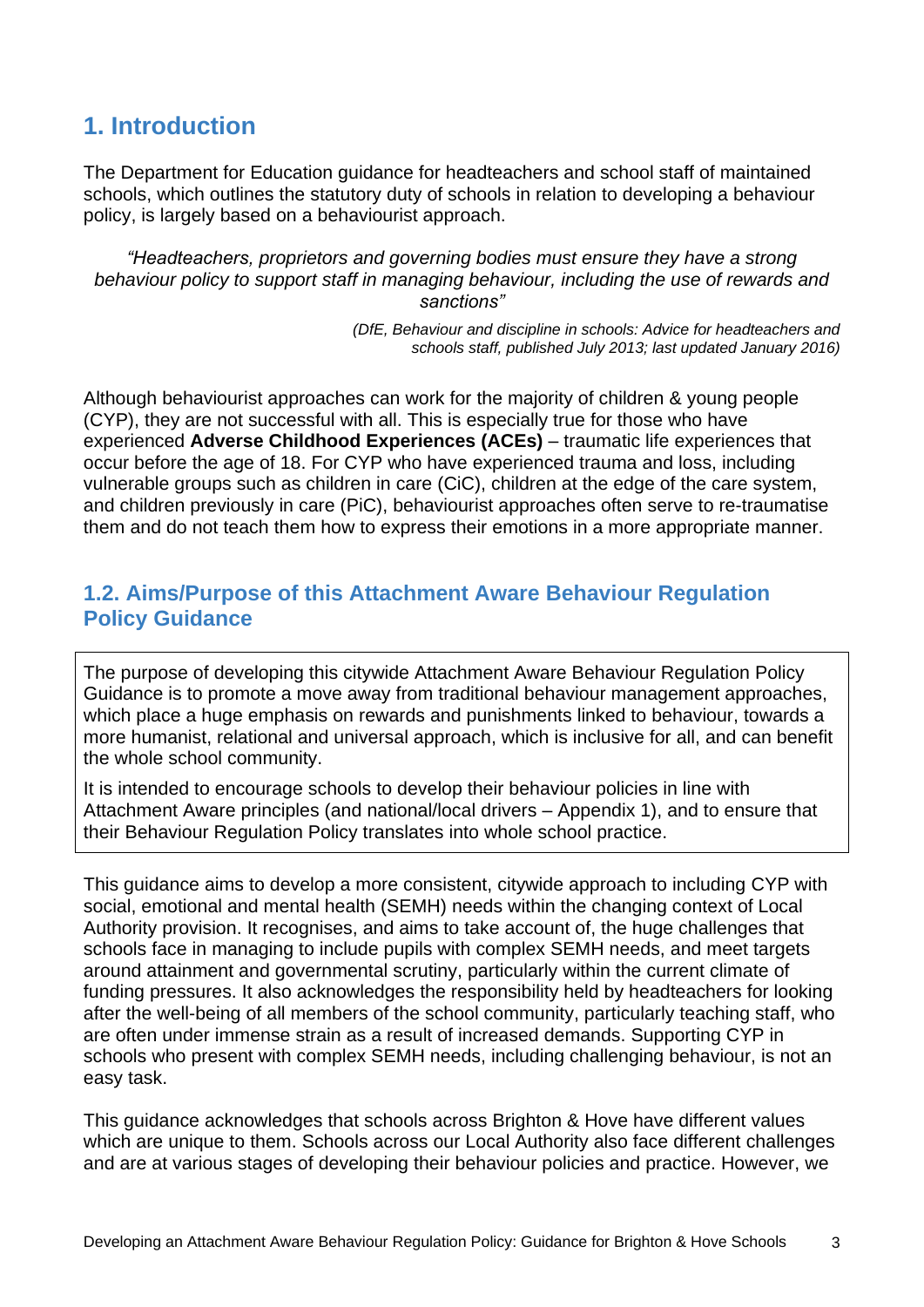believe that that all schools could benefit from further guidance and support to develop an inclusive behaviour policy based on a model that can really work in practice. Furthermore, the evidence base on school exclusion (*Appendix 2*) helps to remind us that whilst excluding CYP with SEMH can relieve pressure on the school, it rarely leads to better outcomes for the child or young person. A key intended outcome of this guidance is therefore to see a reduction in school exclusions across the city, through the increased implementation of Attachment Aware Approaches.

# **2. Acknowledgements**

This guidance was initially requested by members of the **B&H Adoption Support Strategy Steering Group** to ensure that alongside our local offer of Attachment Aware training and support, schools are helped to implement Attachment Aware practice via their behaviour policy. By developing their behaviour policies in this way, schools can encourage all staff to ensure they respond appropriately to the behaviour and needs of vulnerable pupils who have experienced trauma and loss, including adopted CYP.

This request was taken forward and the remit widened, to develop guidance that could be universally and consistently implemented across Brighton & Hove schools to **support all pupils and staff**, and to promote the view that *attachment is everybody's business*.

This guidance was written by Sarah Ahmed, Assistant Principal Educational Psychologist (and Strategic Lead for CiC and the Attachment Aware Brighton & Hove Strategy), with support from the following colleagues from Brighton & Hove Inclusion Support Service (BHISS) and the Virtual School for CiC & PiC:

- **Abigail Bickford-Smith** (Educational Psychologist and Operational Lead for Attachment Aware B&H)
- **Sarah Lindfield** (Education Support Worker, Adoption/Previously in Care, Virtual School for CiC & PiC)
- **Tracey Williams** (Assistant Principal Educational Psychologist and SEMH Lead, BHISS)
- **Mark Holdaway** (Senior Specialist Teacher, SEMH, BHISS)
- **Elizabeth Freeman** (Team Lead, Schools Wellbeing Service, BHISS)

The guidance was developed in consultation with a range of school staff and other professionals, including foster carers. We are grateful to all of them. Special thanks go to:

- **Licette Gus** (Educational Psychologist and Emotion Coaching UK Co-Founder)
- **Maria Dimitriou** (Education Advisor, Youth Offending Service)
- **Clare Langhorne**, Down's Park School
- **Kay Watson**, St Luke's Primary School
- **Nicki Berry**, Queen's Park Primary School
- **Mark Rodericks**, Patcham Junior School
- **Linsey McGill** and **Penny Denman**, Patcham High School
- **Paul Watson** and **Rob Allen**, Dorothy Stringer School
- **Lorna Marsh**, Cardinal Newman Catholic School
- **Andy Richbell**, St Nicholas CE Primary School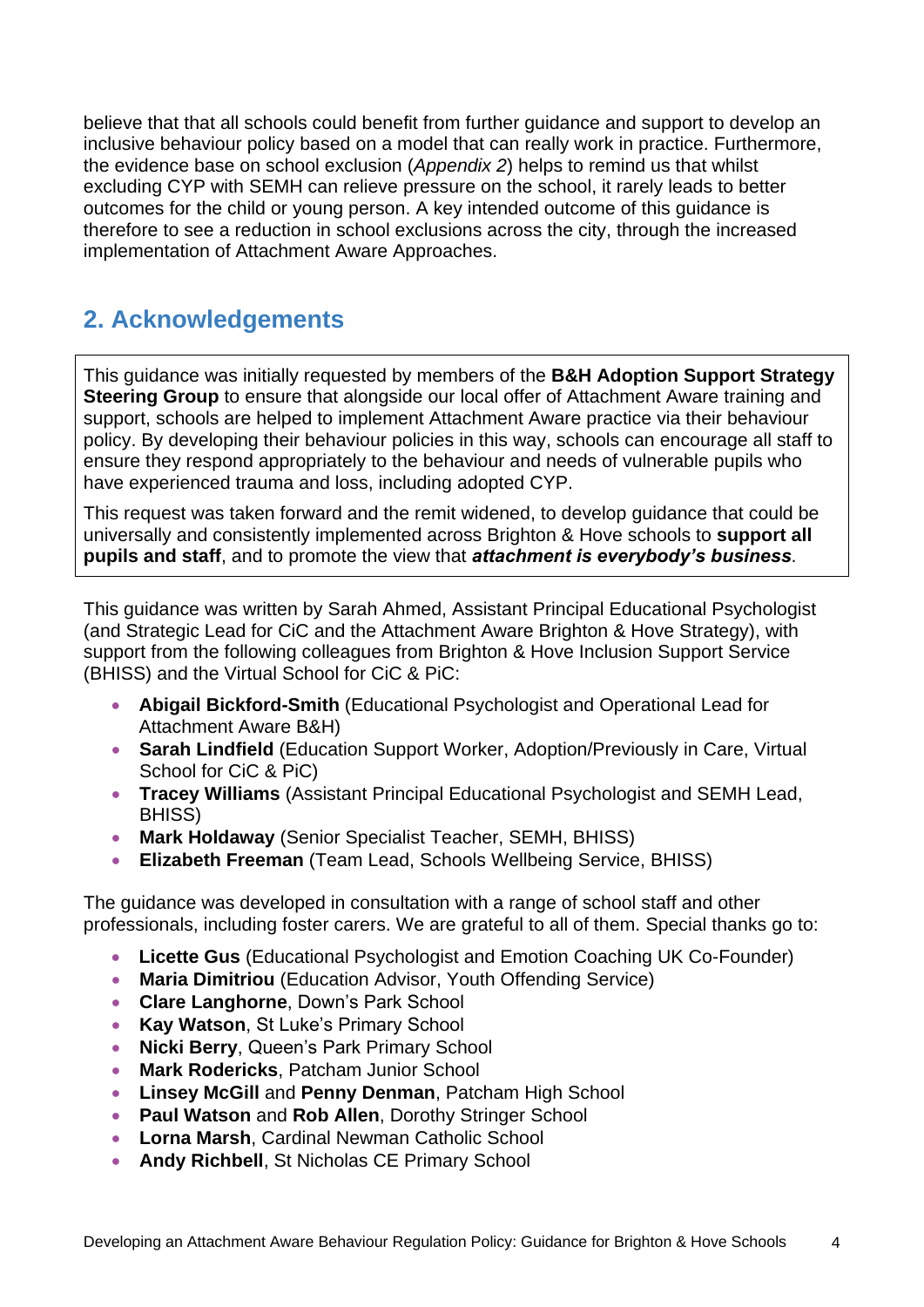We would also like to thank the following people/organisations for their important influence in developing this guidance:

- **Gillian Schofield** and **Mary Beek** (The Secure Base Model)
- **Bath Spa University** and **North East Somerset Council** (Attachment Aware Schools)
- **Licette Gus**, **Dr Janet Rose** & **Louise Gilbert** (Co-Founders of Emotion Coaching UK)
- **Dan Hughes** (Clinical Psychologist and Founder of PLACE and DDP)

And the following schools:

Downs Park School, St Luke's Primary School, Carlton Hill Primary School, Colebourne Primary School, Hargate Primary School, Longleaze Primary School, Monmouth Comprehensive, Inaura School, Preston Park Primary School and The Meadows Primary Academy (formerly *Blurton Primary School*).

**For further information** on relevant (Attachment Aware and Emotion Coaching) training and related support to schools please contact **[sarah.ahmed@brighton-hove.gov.uk](mailto:sarah.ahmed@brighton-hove.gov.uk)**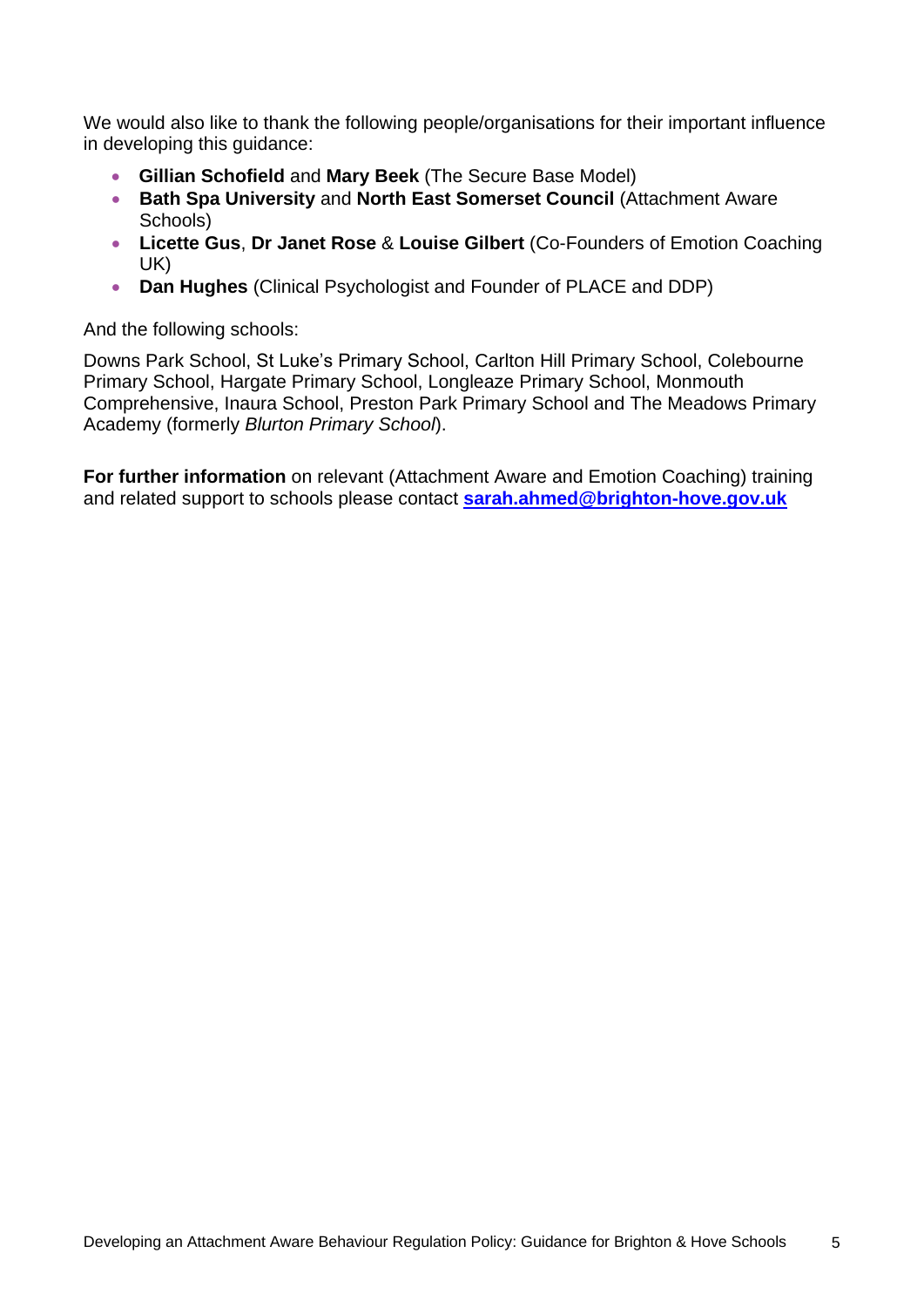# **3. Philosophy & Approach**

Our intention is to provide a framework that is helpful to schools when developing their school's behaviour policy and not to dictate certain practices or to go into detailed specifics, such as how Golden Time should work. It is expected that schools will carefully look at their current behaviour policies, processes and practice, and review whether these are consistent with the Attachment Aware Approach that is being promoted in this Behaviour Regulation Policy Guidance.

We do however promote certain approaches in this guidance (e.g. taking a nonjudgemental, curious and holistic stance when trying to make sense of behaviour; ensuring opportunities for reparation, especially following exclusions). We also warn against certain practices that can be emotionally harmful (e.g. public shaming - both verbal and non-verbal - including the use of sad faces against names on classroom boards).

## **3.1 Key premises of our approach**

- **Being 'fair' is not about everyone getting the same (equality) but about everyone getting what they need (equity).**
- **Behaviour is a form of communication.**  The change in terminology in the 2014 Code of Practice of Special Educational Needs (SEN) - which replaces the Behaviour and Social Difficulties (BESD) with Social, Emotional, and Mental Health (SEMH) difficulties – helps to promote a shift towards viewing **behaviour as a communication of an emotional need** (whether conscious or unconscious), and responding accordingly.
- **Taking a non-judgmental, curious and empathic attitude towards behaviour.** We encourage all adults in schools to respond in a way that focuses on the **feelings and emotions that might drive certain behaviour, rather than the behaviour itself.** CYP with behavioural difficulties need to be regarded as **vulnerable rather than troublesome**, and we all have a duty to explore this vulnerability and provide appropriate support.

*"Thinking of a child as behaving badly disposes you to think of punishment. Thinking of a child as struggling to handle something difficult encourages you to help them through their distress"*

*(from Colebourne Primary School's Behaviour Policy)*

#### **Putting relationships first**.

This requires a school ethos that promotes strong relationships between staff, CYP and their parents/carers. It also relies on creating a positive school culture and climate that fosters **connection**, **inclusion**, **respect** and **value** for all members of the school community.

 **Maintaining clear boundaries and expectations around behaviour**. Changing how we respond to behaviour does not mean having no expectations, routines or structure. In order to help CYP feel safe, their educational environment needs to be high in both nurture and structure. CYP need predictable routines, expectations and responses to behaviour. These must be in place and modelled appropriately, within the context of a safe and caring school environment. Natural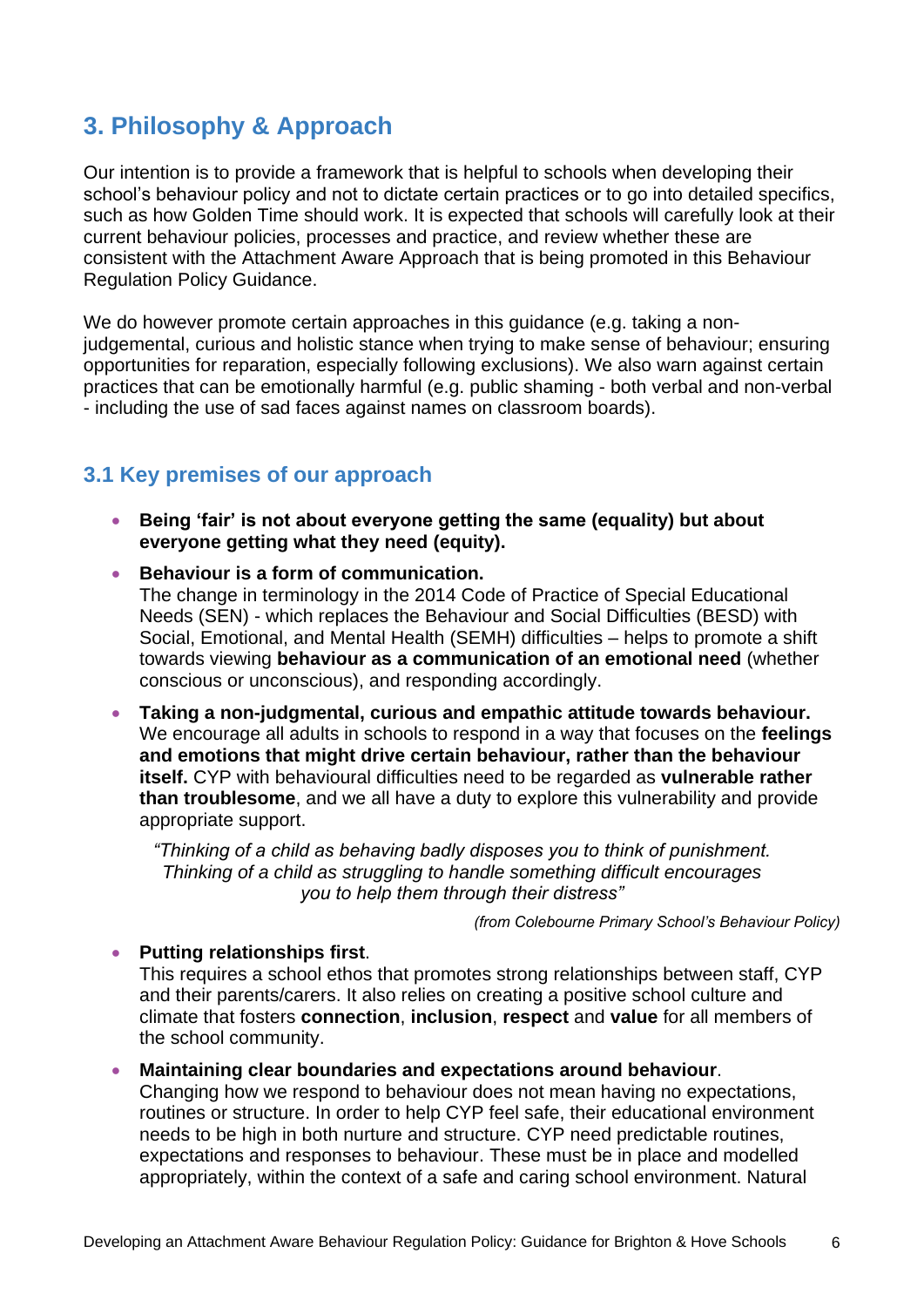rewards and consequences that can follow certain behaviours should be made explicit, without the need to enforce 'sanctions' that can shame and ostracise CYP from their peers, school community and family, leading to potentially more negative behaviour.

- **Not all behaviours are a matter of 'choice'** and not all factors linked to the behaviour of CYP are within their control. Therefore the language of choice (e.g. 'good choice/bad choice') is not always helpful.
- **Behaviour must always been viewed systemically and within the context of important relationships** (i.e. a relational communication pattern rather than an internal problem).
- **Encouraging parental engagement and involvement is absolutely crucial when addressing and planning support for CYP's SEMH needs**.

*"The parent-child connection is the most powerful mental health intervention known to mankind"* 

*(Bessel van der Kolk)*

 **A Whole School Approach to achieve Authentic Inclusion & Wholehearted Learning.**

## **A Whole School Approach starts with ethos**

Creating an inclusive and positive school ethos around behaviour is something that must be driven by the Headteacher and school's SLT in order to be endorsed by, and embedded across, the whole school community.

We strongly believe that responding to the SEMH needs of CYP is not the responsibility of a few staff in school; **it is everyone's responsibility**.

Research suggests that when schools place a strong emphasis upon the emotional health and well-being of **all members of the school community**, and this ethos is driven by the school's senior leadership team and is evident in practice, this leads to better outcomes for all – e.g. staff retention, pupil attendance and attainment, positive home-school relationships (Banerjee, R., Weare, K., & Farr, W. (2014). This guidance promotes the idea that the SEMH needs of all should be at the heart of the school.

Research also suggests that school leadership is second only to classroom teaching as an influence on pupil learning (Leithwood et al, 2006). This guidance suggests that it is essential for school leaders to be driving a whole system approach to inclusive learning and achievement for all.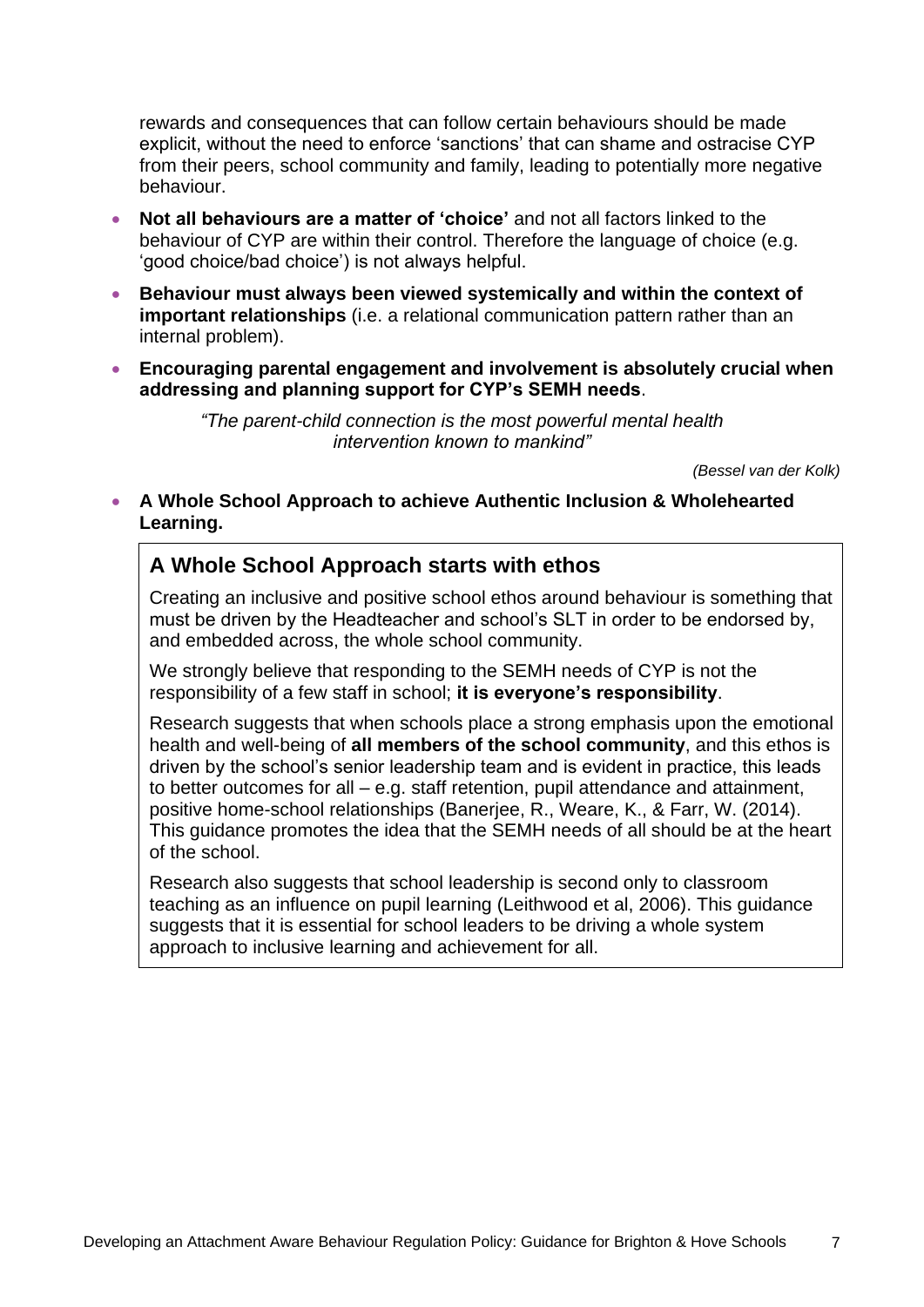# **4. Attachment Aware and Emotion Coaching Frameworks**

- We are encouraging schools to apply Attachment Aware and Emotion Coaching Approaches **(Appendix 3a)**, in their everyday practice, with a particular focus on the central principles of **empathy, connection, attunement, trust** and **co-regulation**. This includes careful consideration and awareness-raising of **both verbal and noncommunication.**
- Alongside this Behaviour Regulation Policy Guidance, we will continue to offer **training and support to schools** across the city to promote a whole school Attachment Aware Approach and consistent practice that can be shared across all members of the school community.
- Our Attachment Aware training promotes **The Secure Base Model (Schofield and Beek, 2014)**, a resilience and evidence-based model that provides a framework (and resources, including checklists, action and progress records) for supporting CYP, their parents/carers, school staff and the wider community to focus on positive interactions and develop positive relationships that shape behaviour **(Appendix 3b)**. The model highlights five key dimensions of caregiving - **availability, sensitivity, acceptance, co-operation and family membership** - that can be associated with a particular development benefit for CYP.
- Another approach that has its roots in Attachment and can be applied to everyday interactions with CYP is summarised by the acronym **PACE** (Dan Hughes):

# **PACE/PLACE**

PLAYFULNESS is about creating an atmosphere of lightness and interest when you communicate. An open, ready, calm, relaxed and engaged attitude.

ACCEPTANCE is about actively communicating to the child that you accept the wishes, feelings, thoughts, urges, motives and perceptions that are underneath the outward behaviour. Unconditionally accepting a child makes them feel secure, safe and loved.

CURIOSITY is wondering about the meaning behind the behaviour for the child. Curiosity lets the child know that the adults understand. Without judgement, children become aware of their inner life.

EMPATHY is the adult demonstrating that he or she knows how difficult an experience is for the child. The adult is telling the child that she will not have to deal with the distress alone. Empathy gives a sense of compassion for the child and their feelings.

More recently, the acronym PLACE has been used, to include a fifth element: LOVE.

LOVE is about creating loving relationships - all children need love.

More information can be found at **[ddpnetwork.org/about-ddp/meant-pace](https://ddpnetwork.org/about-ddp/meant-pace/)**

 In Brighton & Hove we have developed an **Attachment Aware Schools Pledge (Appendix 8)**, which outlines the Attachment Aware principles we would like schools to sign up to. We believe that by following these key principles we can support schools to develop inclusive mindsets, policy and practice. By encouraging schools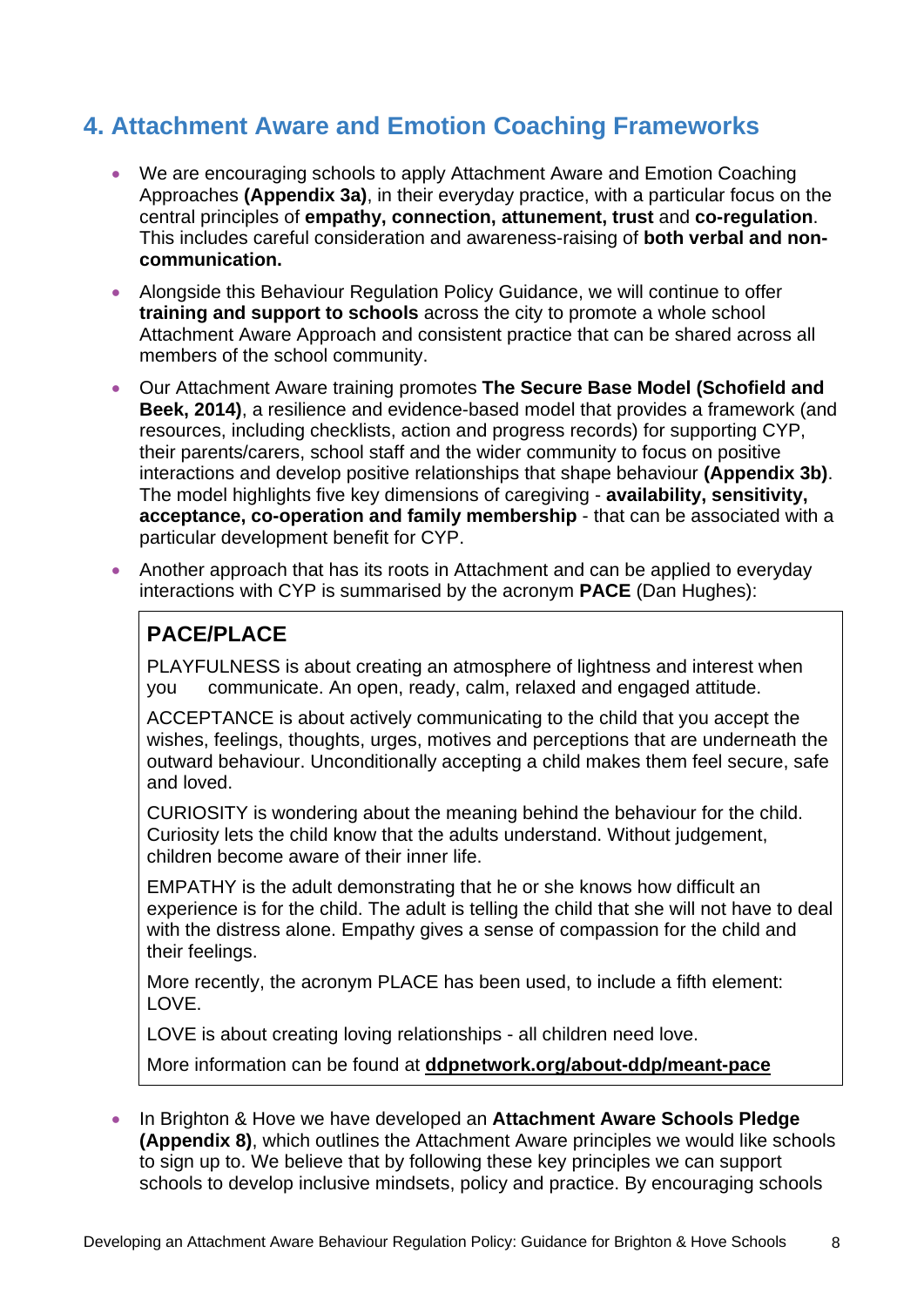to approach CYP's needs through this Attachment Aware framework, we can together uphold our duty of care for CYP's SEMH needs and overall well-being.

 We have also developed a **'Top Tips for Implementing an Attachment Aware Approach'** prompt sheet **(Appendix 6).**

## **4.1 Emotion Coaching**

This guidance recognises the importance of integrating Emotion Coaching into everyday practice when working with CYP to support the development of positive behaviour, resilience and community well-being.

Our citywide emotion coaching training is based upon materials developed by Emotion Coaching UK, with kind permission.



- Emotion Coaching **(Appendix 3c)** is an approach that focuses on the development of emotional regulation through supportive relationships. It can benefit not only CYP but also parents/carers and professionals, to better understand and regulate their emotions, in order to manage strong feelings and take ownership of behaviour.
- Emotion Coaching offers practical steps for responding to behaviour, and is linked to key attachment concepts, such as the importance of connection.
- Emotion Coaching is an evidence-based approach that provides an understanding of the neuroscience behind behaviour.
- Research also indicates that staff in schools feel more confident managing behaviour when they have increased knowledge of the link between behaviour and emotion.

*"I now have a much better understanding of the physiological processes that take place when a young person 'flips their lid' and the best approach I should use to help the young people understand why and what they can do to help themselves."*

*Headteacher*

### **What Emotion Coaching means in practice**

(how co-regulation works)

Step 1: **Recognising, empathising, soothing to calm** ('I understand how you feel, you're not alone')

Step 2: **Validating the feelings and labelling** ('This is what is happening, this is what you're feeling')

Step 3 (if needed): **Setting limits on behaviour** ('We can't always get we want')

Step 4: **Problem-solving with the child/young person** ('We can sort this out')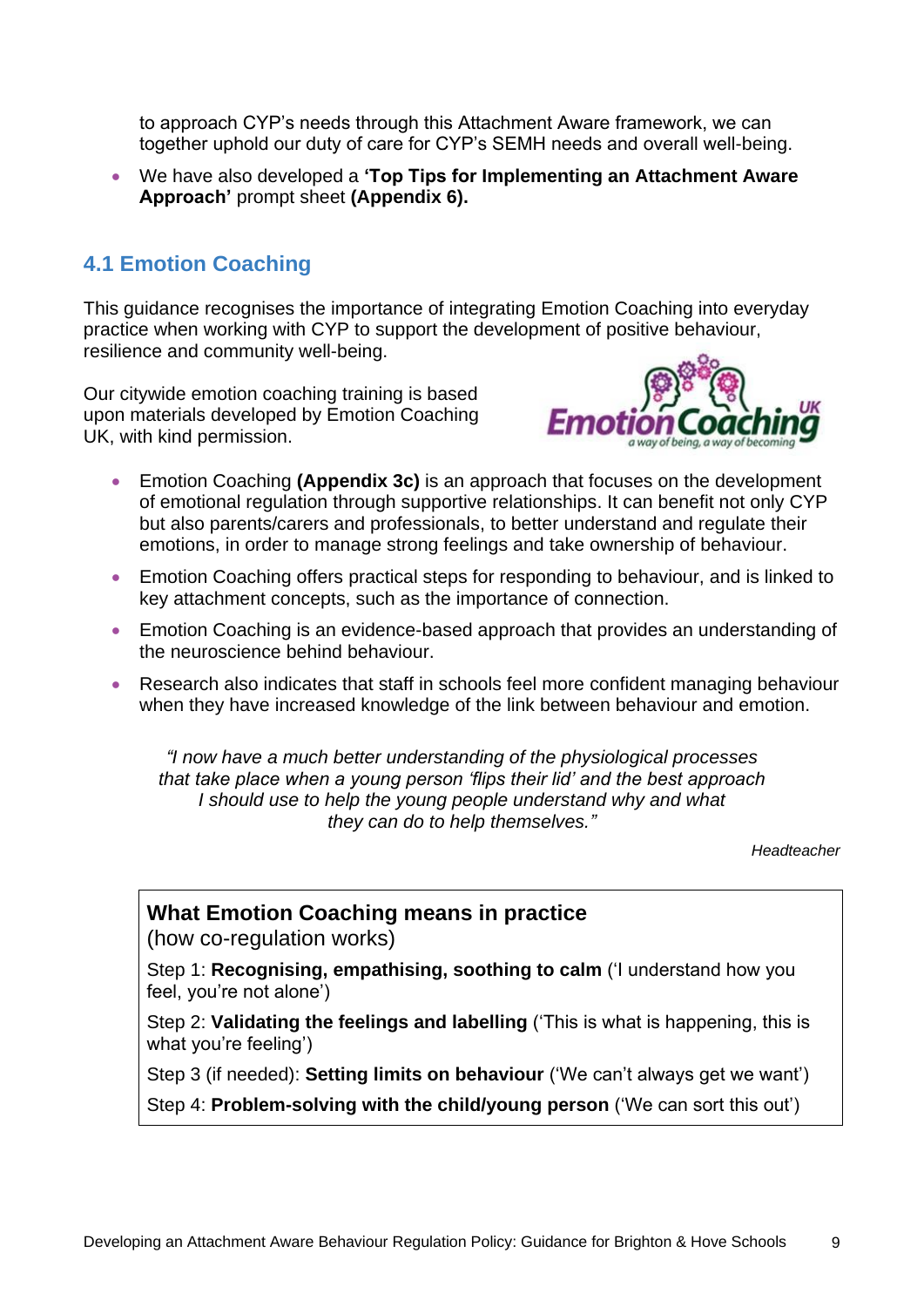## **4.2 What difference can an Attachment Aware Approach make?**

#### **Find out more about Attachment Aware Schools in this video by The ARC: <https://youtu.be/uMbhB2l4ut0>**

- By applying Attachment Aware and Emotion Coaching principles we can foster an inclusive approach and together achieve better outcomes around pupil attainment and attendance across our schools including:
	- a reduction in exclusions for vulnerable pupils with both identified and unidentified SEMH.
	- better outcomes around staff emotional mental health and well-being (EMHWB), such as sickness absence and retention, owing to an emphasis on the EMHWB of the **whole school community**.
- It is hoped that by following an Attachment Aware approach, which is supported by local processes and procedures, staff will feel empowered to respond in a way that is *empathetic* but *boundaried*, *firm* but *kind*.
- We encourage schools to consider what empathy means in practice, and not to confuse empathy with sympathy or with condoning/ avoiding consequences for negative behaviours.
- We urge schools to look beyond the often very challenging behaviours displayed by CYP and question what emotions might be driving these behaviours. Only when CYP feel a sense of being heard, understood and cared about, can they begin to express their emotions in a more acceptable way, which will benefit everyone.
- We advocate an '**Authoritative' versus 'Authoritarian' approach** where **adults are 'in control' versus 'controlling'.**
- Another overarching principle endorsed by this guidance (which comes from Video Interaction Guidance or VIG), is the idea that **everyone is doing the best they can** at the time with the resources they have. This is a really important principle and value to remember, and helps us to **avoid blaming others when we feel stuck**.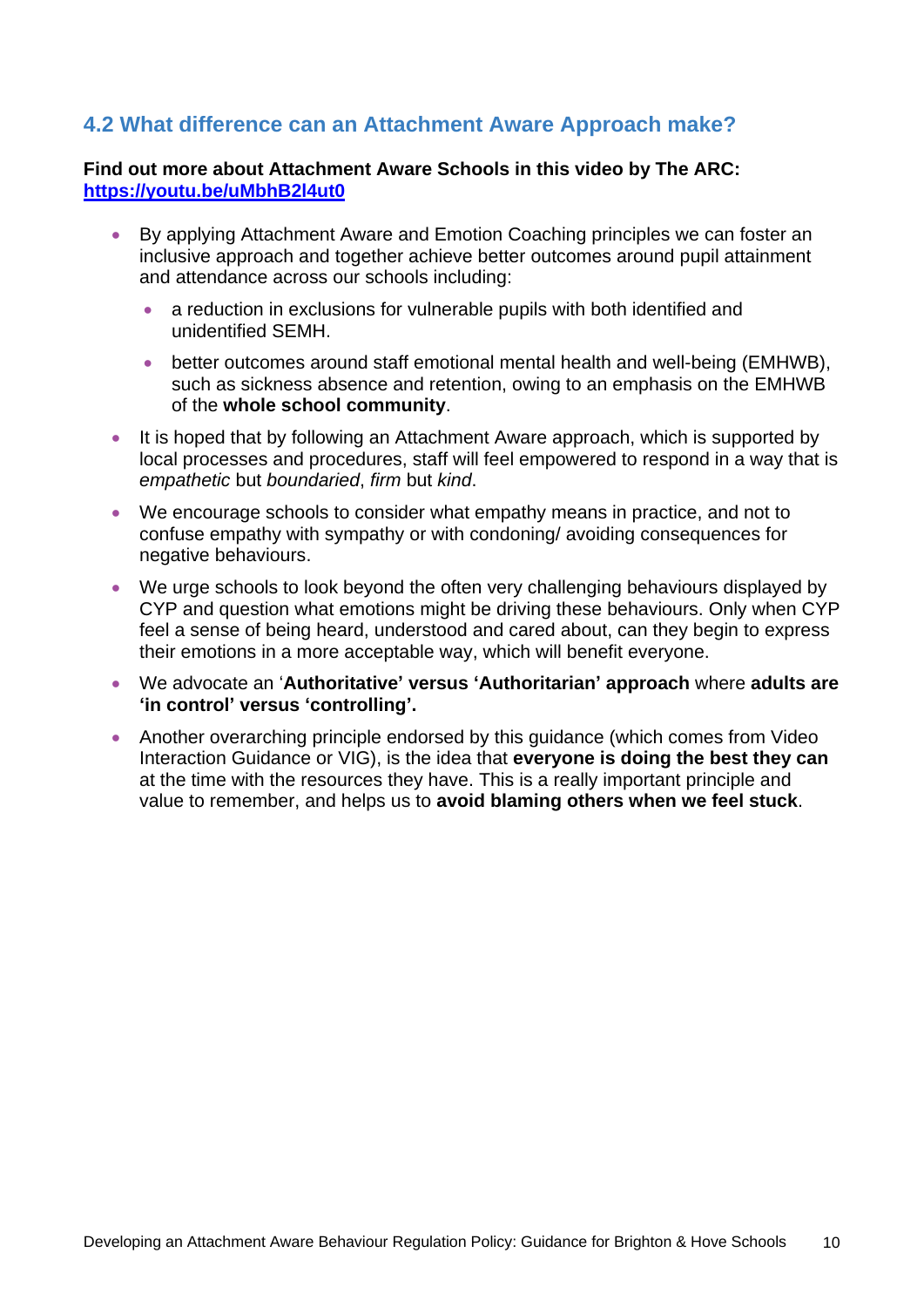# **5. A Graduated Approach**

This guidance recognises that schools across our local authority face different challenges, including the level of resources within schools and in the local and wider communities. Some schools have particularly high levels of CYP with challenging early life experiences. All schools will have a pupil who is both challenged and challenging.

Notwithstanding the differences between schools, this guidance aims to support the development of a consistent citywide approach to including children with SEMH by providing a framework that is **helpful to all schools**. Within the broader Attachment Aware framework, **schools will need to differentiate according to pupils' SEMH needs**, following different levels or waves of intervention and ensuring that expectations are appropriate and monitored alongside the **Assess/Plan/Do/Review** cycle of progress.

- It is important that indicators of SEMH are clearly recognised, to ensure that it is not just pupils who are displaying observable and **active/ 'acting out' behaviours** (e.g. those who are non-compliant, show mood swings, verbal and physical aggression, those who abscond, who lack empathy or personal boundaries) that are identified. Pupils who display more **passive behaviours** (e.g. those who present as withdrawn, isolated, disengaged and/or distracted, who avoid risks, who appear very anxious, who refuse to accept praise, are reluctant to speak) sometimes go unnoticed because their behaviour can feel less challenging to manage.
- It is also important to avoid viewing or labelling pupils whose behaviour is externalised, as less vulnerable than those who internalise their emotional distress.
- **Early intervention** is imperative for addressing both active and passive behaviours, to ensure that low level features/difficulties can be addressed early.
- It is essential to be aware of the tendency to make judgements around behaviour (e.g. 'mad'/'bad') and to see **all behaviour as an indicator of emotions to which we must respond in an empathic and caring manner**. This can be particularly hard to do when CYP act in a way that hurts or frightens others.

Pupils who are identified as particularly vulnerable will need specific approaches tailored to their individual needs and experiences, strengths and difficulties. These will need to be planned in conjunction with parents/carers and relevant partners, and shared sensitively, as deemed appropriate. We suggest that when planning different levels of intervention/support in your school you outline what: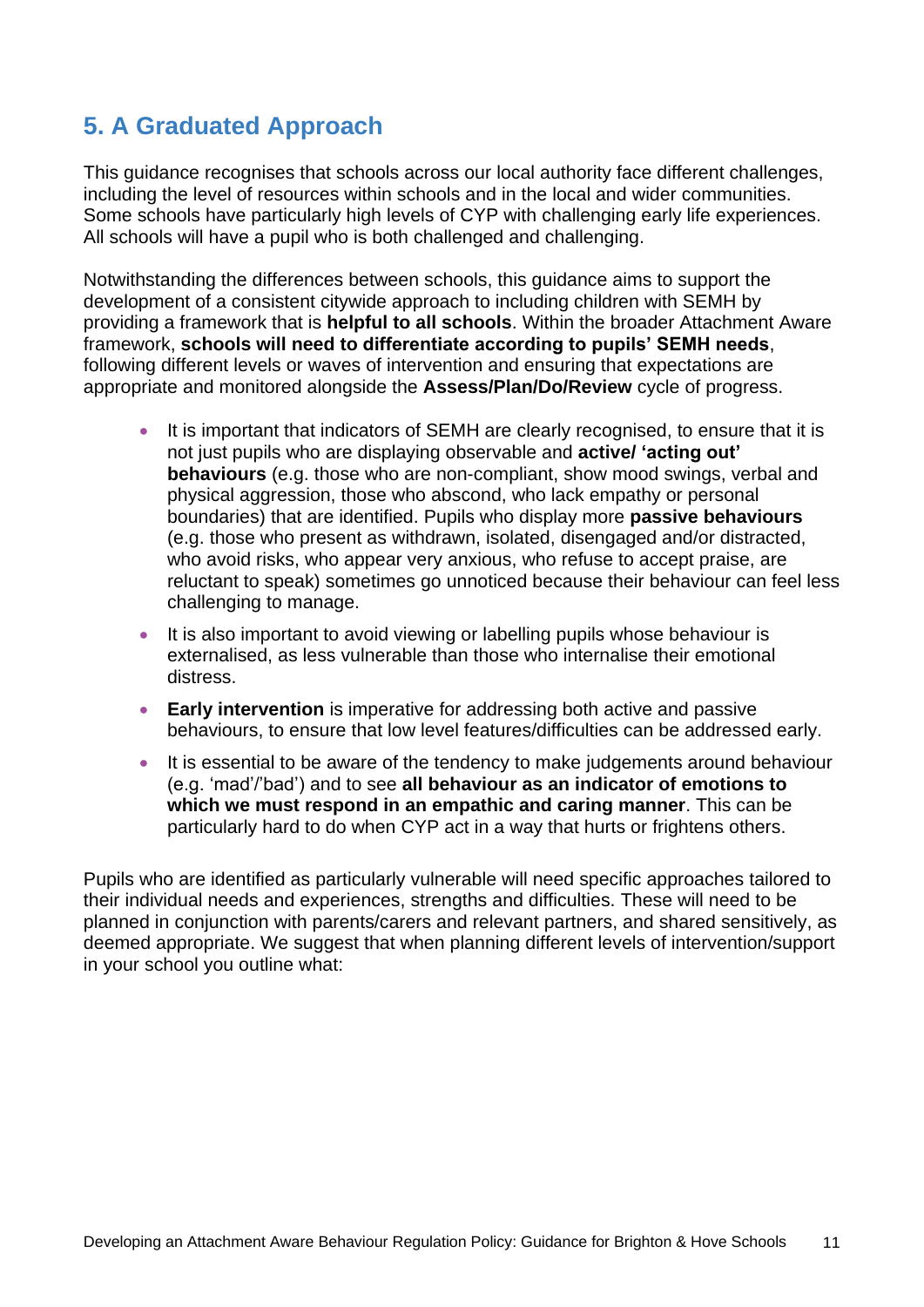## **When planning different levels of intervention/support in your school you should outline:**

**ALL CYP** will need (actions to be undertaken for ALL children and young people. Much of this is based around Inclusive Quality First Teaching).

**SOME CYP** will need (actions based around Inclusive Quality First Teaching plus additional time-limited support programmes).

**A FEW CYP** will need (actions that include Inclusive Quality First Teaching plus increasingly individualised intervention programmes to accelerate and maximise progress and narrow performance gaps).

The **revised B&H SEMH Thresholds** are designed to assist schools in ensuring a rigorous, consistent approach to support for Social, Emotional and Mental Health (see below).

# **5.1 Local SEND Guide**

Brighton & Hove Local Authority has developed a handbook for schools and settings to help them to identify a child or young person's special educational needs, what level of support they are expected to offer and how to arrange and monitor the support given. This includes identification of, and support for, pupils with SEMH, and is based upon a **Graduated Approach**, using **four stages or levels of intervention**.

**The B&H SEND Guide** brings together the strategies, interventions and provision linked to the **SEMH Framework**, including **updated SEMH Thresholds.** 

Further details and the full guide can be found at: **[www.brighton-hove.gov.uk/SEND](http://www.brighton-hove.gov.uk/SEND)**

This Attachment Aware Behaviour Regulation Policy Guidance should be read in conjunction with the local SEND Guide, as well as the local **Emotional Mental Health & Well-Being (Public Health) Framework for Schools (September 2017): [wave.brighton](http://wave.brighton-hove.gov.uk/schools/bulletins/Lists/Posts/DispForm.aspx?ID=4837)[hove.gov.uk/schools/bulletins/Lists/Posts/DispForm.aspx?ID=4837](http://wave.brighton-hove.gov.uk/schools/bulletins/Lists/Posts/DispForm.aspx?ID=4837)**

**For more information around support for schools to include pupils with SEMH:**

- Brighton & Hove Inclusion Support Service (BHISS): **[www.brighton-hove.gov.uk/bhiss](http://www.brighton-hove.gov.uk/bhiss)**
- Child and adolescent mental health services (CAMHS): **[www.brighton-hove.gov.uk/camhs](http://www.brighton-hove.gov.uk/camhs)**

We also suggest you refer to other local authority policies, processes and protocols linked or relevant to SEMH (some of which are outlined in the SEND Guide) including:

- **The Brighton & Hove Behaviour & Attendance Partnership or BAP** full Terms of Reference can be obtained from Gavin Thomas, Service Manager, Access to Education. Email: **[Gavin.Thomas@brighton-hove.gcsx.gov.uk](mailto:Gavin.Thomas@brighton-hove.gcsx.gov.uk)**
- **Hidden Children Strategy** the local authority's approach to identifying and supporting children who are at a higher risk of harm due to not being in receipt of fulltime education.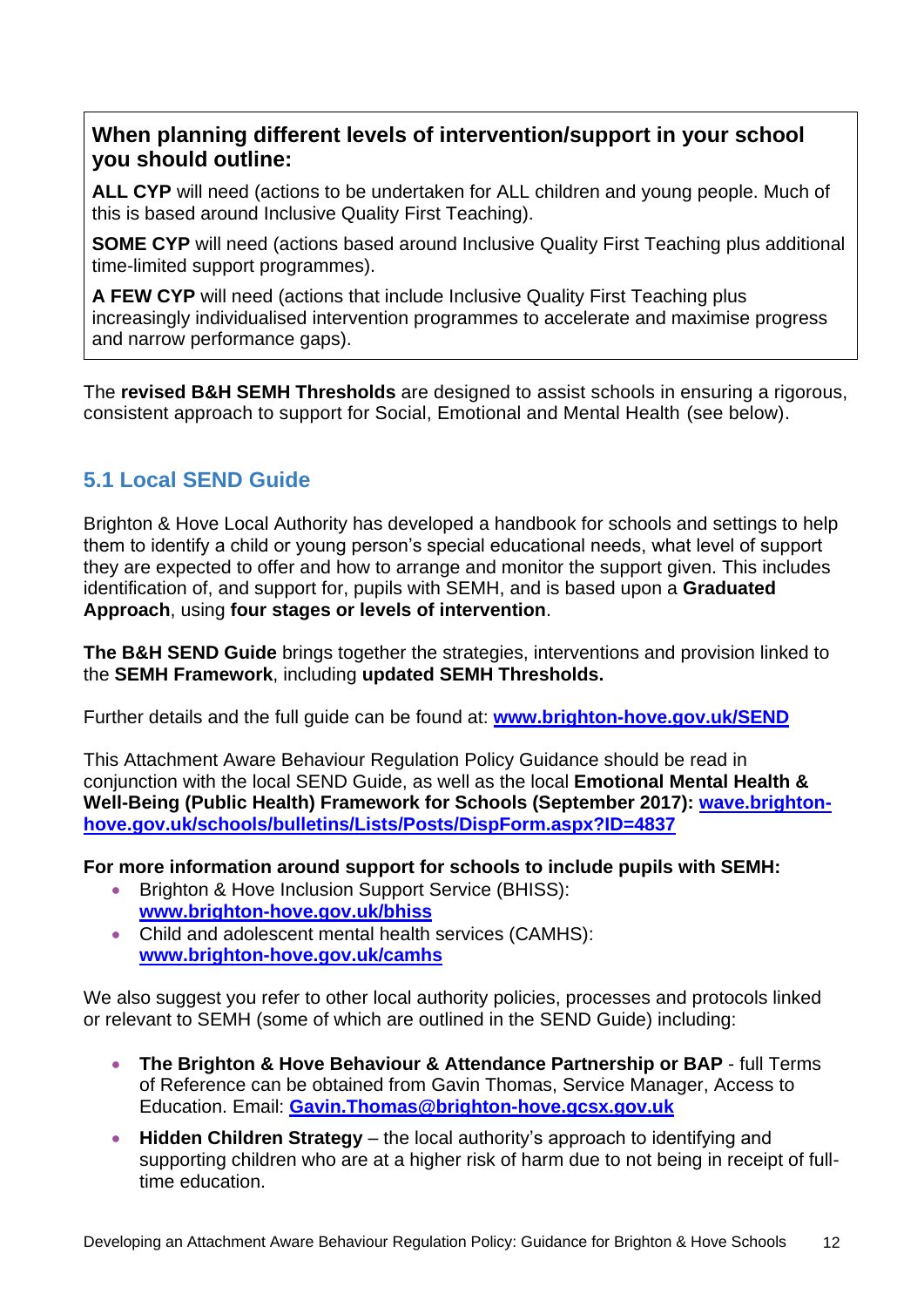- Please refer to guidance on statutory attendance at school: **[new.brighton](http://new.brighton-hove.gov.uk/schools-and-learning/when-children-can-and-cant-miss-school)[hove.gov.uk/schools-and-learning/when-children-can-and-cant-miss-school](http://new.brighton-hove.gov.uk/schools-and-learning/when-children-can-and-cant-miss-school)** Email: **[Gavin.Thomas@brighton-hove.gcsx.gov.uk](mailto:Gavin.Thomas@brighton-hove.gcsx.gov.uk)**
- Guidance on **Safe Touch**, which features within the **Protective Behaviours Programme**, a programme of study which was developed in conjunction with **Safety Net [www.safety-net.org.uk/protective-behaviours](http://www.safety-net.org.uk/protective-behaviours)**
- **Local Safeguarding and Child Protection procedures and training** which can found on the Brighton & Hove City Council and Local Safeguarding Children's Board (LSCB) websites, as well as the **Services to School Portal [beem.org.uk/Article/1510](http://beem.org.uk/Article/1510)**

# **5.2 Local Authority training and support**

Alongside Attachment Aware Approaches, we endorse the following approaches, which feature in our Local Offer:

- **Just Right Programme** for CYP with Autistic Spectrum Condition (ASC) and sensory needs, including pupils with SEMH needs. This programme was created in B&H and is a colour-coded system that aims to help children with ASC develop awareness and understanding of their emotional and sensory regulation, to communicate how they are feeling, and what makes them feel 'just right'. **[www.brighton-hove.gov.uk/bhiss-asc](http://www.brighton-hove.gov.uk/bhiss-asc)**
- **Video Interaction Guidance (VIG) and the CPD element of VIG: Video Enhanced Reflective Practice (VERP) –** these are relational approaches that improve attuned communication, attachment and learning (problem-solving and creative thinking). Both approaches have a strong evidence base and use video clips to highlight successful interactions and promote change within an individual's interaction style. **[www.brighton-hove.gov.uk/bhiss-educational-psychology](http://www.brighton-hove.gov.uk/bhiss-educational-psychology)**
- **Mindfulness-Based Approaches, including Mindfulness Attention Programme (MAP) –** Mindfulness or *paying attention to what is happening right now with curiosity and kindness*, has been found to be highly effective in improving the emotional wellbeing of CYP and adults, including reducing stress, cultivating empathy and increasing emotional control. There are numerous courses provided throughout Brighton & Hove, including central courses provided through Children's Workforce Development **[learning.brighton-hove.gov.uk](https://learning.brighton-hove.gov.uk/cpd/portal.asp)**
- **Restorative Approaches –**The Restorative Justice Council (2015) defines restorative practices as 'a range of various methods of bringing those harmed by crime or conflict and those responsible for harm, into communication, enabling everyone affected by a particular incident to play a part in repairing the harm and finding a positive way forward'.

Restorative processes have much in common with repair in that they aim to put things right and to restore relationships. **However, there are some aspects of restorative justice that can be unmanageable for traumatised children** and so it is necessary to take into account the current skills and emotional capacity of the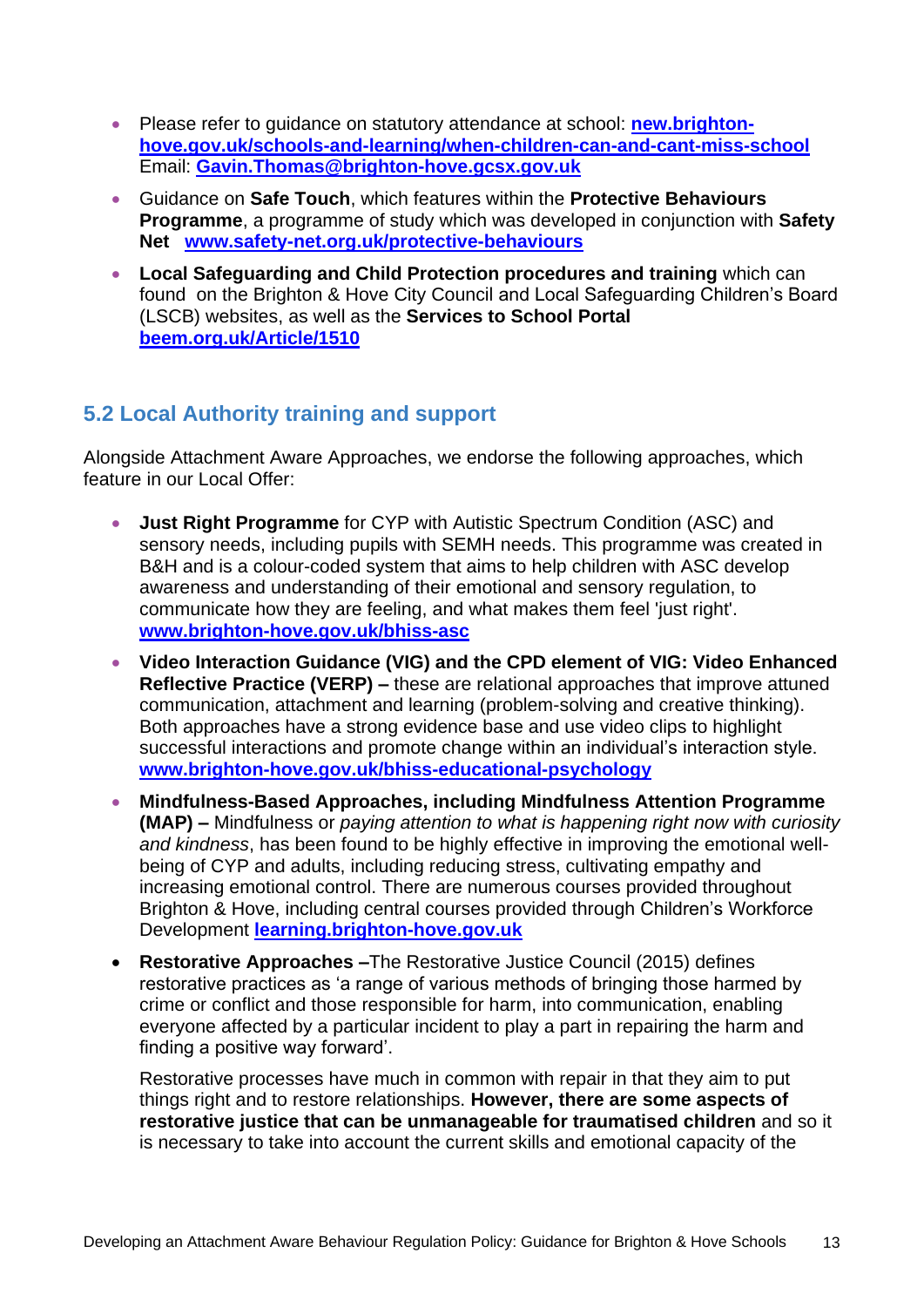CYP. This may include 'coaching and support to develop insight and less public (shaming) ways of making repair' (Gore Langton & Boy, 2017, p.115).

Brighton & Hove aims to be a 'Restorative City' and is committed to meeting the needs of those harmed by crime and conflict, by ensuring safe, secure and effective restorative practices are embedded throughout the city. What this means for B&H schools is that where possible, people involved in conflict, bullying, relationship problems, etc will be asked what happened, what was the impact and what they would like to happen to put things right. This may take place directly or indirectly. For further details please contact Tim Read, Restorative City Coordinator. Email **[Tim.Read@brighton-hove.gov.uk](mailto:Tim.Read@brighton-hove.gov.uk)**

Additionally citywide training is offered through the Local Authority and Public Health Schools Programme on a range of themes linked to SEMH, such as **Mental Health First Aid** (an accredited training course), all of which can support a **Whole School Approach to EMHWB**.

It is recognised that many schools choose to buy in Attachment training, assessment and various bespoke packages of support from independent providers. It is also acknowledged that schools will choose whichever provider they feel best supports their needs. However, whereas independent training providers are not accountable for linking with Local Authority outcomes and initiatives, the B&H Attachment Aware Local Offer/Strategy, which includes this Guidance, links to both national and local outcomes/frameworks, and the overarching local SEND framework.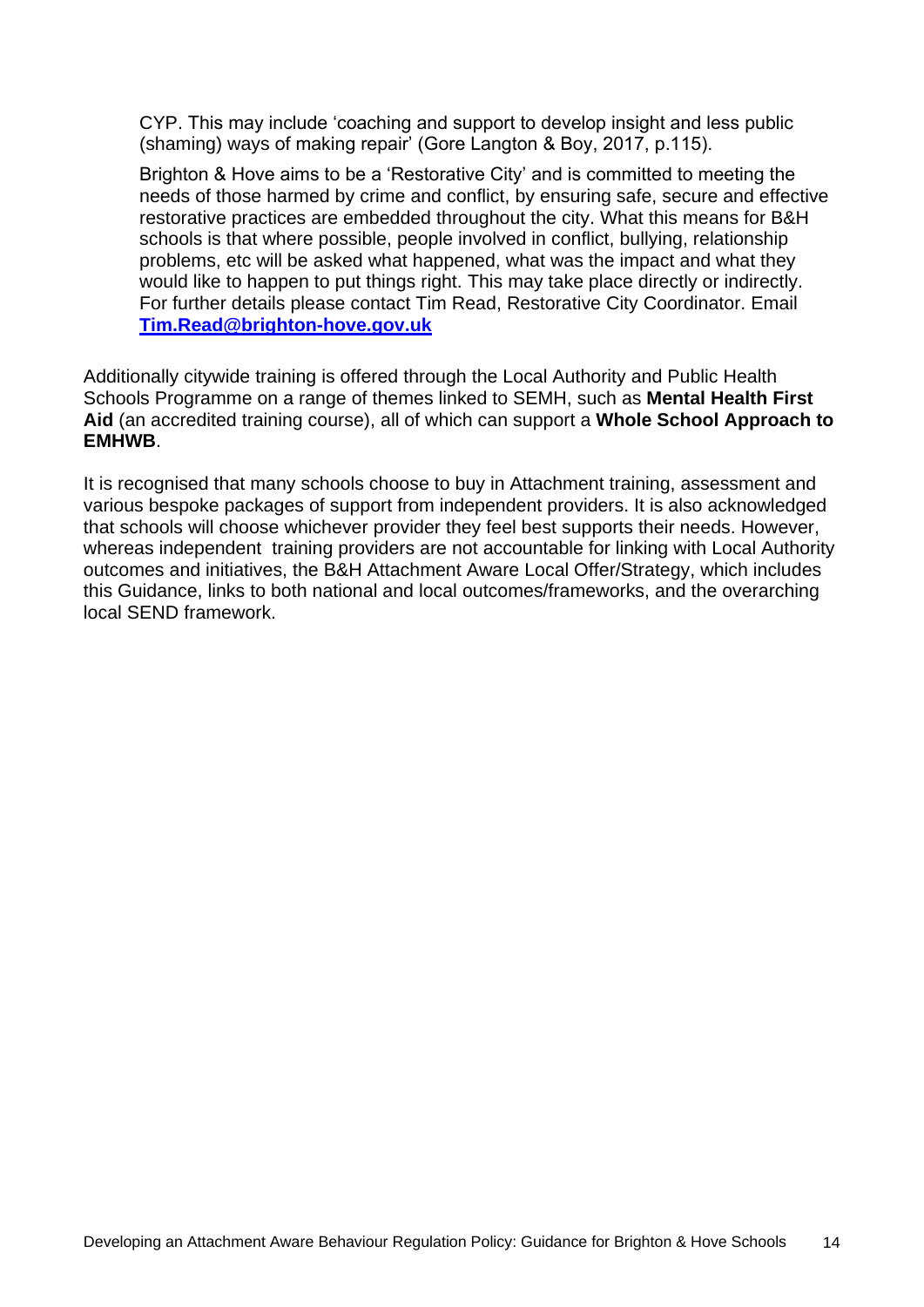# **6. Developing an Attachment Aware Behaviour Regulation Policy for your setting**

# **6.1 Next Steps Planning**

Please make use of the guidance notes and appendices in this document to review your current behaviour policy and identify the areas that you may need to work on.

**Appendix 9** provides prompts and a framework for you to follow, with examples, in order to support you to develop an Attachment Aware Behaviour Regulation Policy for your setting.

To ensure that your setting can meaningfully embed the principles and approach advocated in this guidance into school practice, careful thought and reflection will need to be given around where your whole school strengths and current areas of development are.

We recommend that schools complete the annual **Attachment Aware Self-Evaluation Form** *(Appendix 7)* with their link EP to review current whole school practice and pinpoint areas of strength and further development, which should be shared with School Governors. It may be helpful for you to involve or seek feedback from a range of Local Authority and other partners, as part of reviewing your current whole school practice and policies – e.g. BHISS, Virtual School, Social Care and Health colleagues. This could include using specific case examples to discuss whole school strengths and areas for further development. We also suggest you refer to the **Attachment Aware Pledge** *(Appendix 8)* to remind you of the key principles that we expect schools to sign up to.

## **6.2 Training support**

The **policy development and review** should be supported by training so that staff understand and are able to implement the policy.

- All schools are offered Attachment Aware training delivered by their link Educational Psychologist.
- The Educational Psychology Service now includes Emotion Coaching in its training offer to schools, which builds on key Attachment principles and provides a practical framework or key steps to help staff feel more 'in control' when managing behaviour, as well as to help pupils to learn how to regulate their own behaviour.
- Training and support for parents and carers can also be cascaded out, and BHISS colleagues can offer further support around this.

It is important that **action planning** and **practice review** follows any training. **Key messages to be embedded into practice should be shared with all members of the school community,** including pupils, governors and parents/carers, in a range of ways – e.g. through displays, parent/carer evenings, assemblies, newsletters, etc.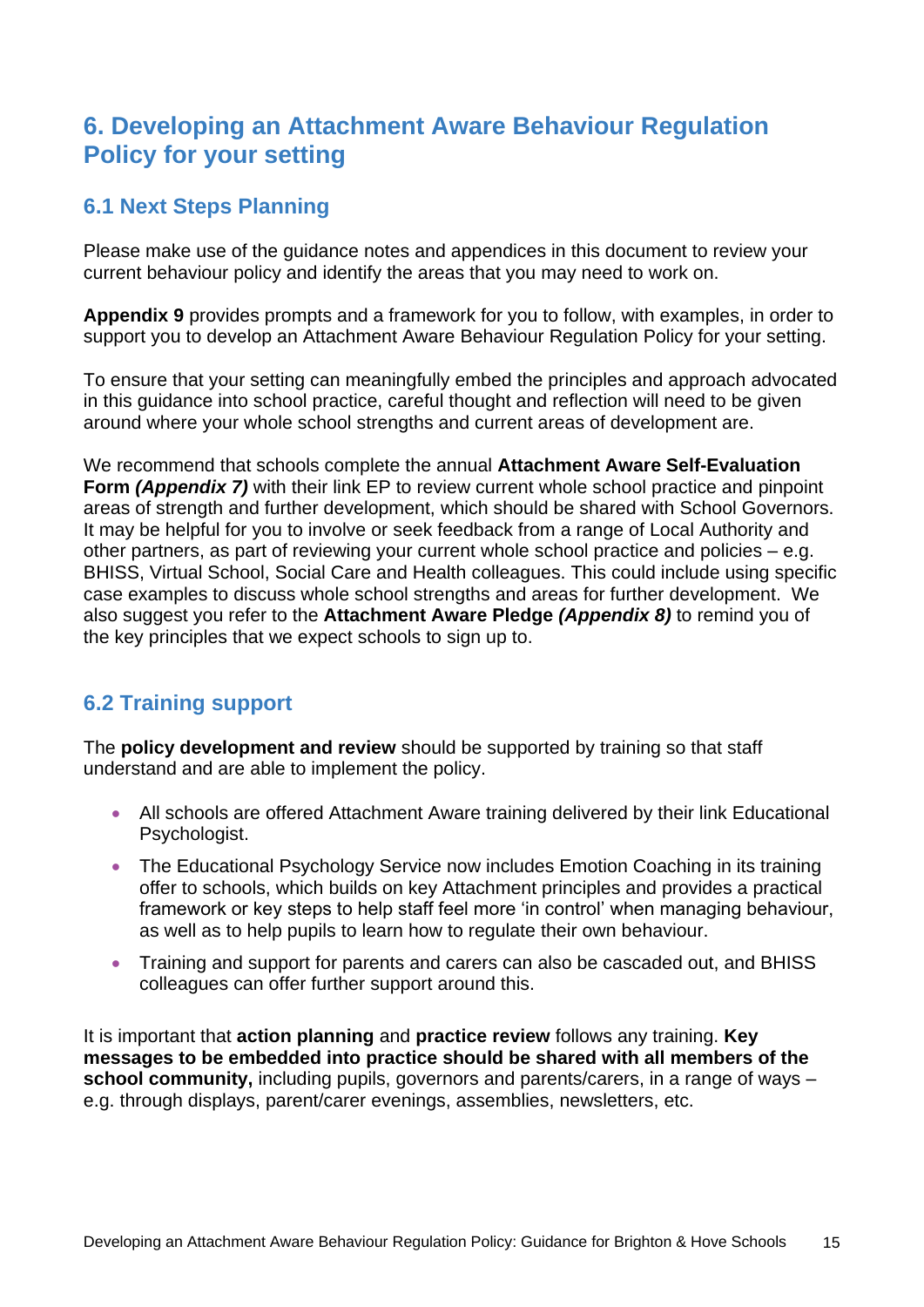## **6.3 Policy length**

The exemplar policy **(Appendix 9)** provided with this guidance provides only a framework for schools, alongside a range of appendices and links/references, which schools can use as appropriate. Settings should decide what level of detail (e.g. specific positive behaviour management strategies, including use of rewards and consequences) they wish to include in the content of the policy and which of the appendices are useful to their setting.

We include good practice examples, including extracts from school behaviour policies that reflect Attachment Aware principles and practice. Staff developing their behaviour policy will need to familiarise themselves with the appendices and then decide which areas to pick out or adapt to reflect their school's ethos and practice. We suggest that your Behaviour Regulation Policy should be developed and reviewed in consultation with pupils, staff, parents/carers and governors. You may decide to develop a policy statement which is shared with the school community and appropriately displayed. Staff could explore together what needs to be in place to ensure key principles are endorsed and evident in practice.

### **6.4 Policy links**

There are various other school policies that can complement and support your Behaviour Regulation Policy.

For example: Teaching and Learning, Anti-Bullying, Health and Safety (which may include or link to the school's Mental Health Policy, Drugs Policy, and Offensive Weapons Policy), Safeguarding and Disability Policy etc.

### **6.5 Language**

It is hoped that this guidance can be adapted by a range of educational settings, including Colleges and Early Years settings. However the term 'school' is used throughout. We use the term 'Children and Young People' to cover all ages but your setting will choose the language that is most appropriate – e.g. pupil/child/student.

**We suggest adopting positive language throughout your policy** – e.g. 'consequence' versus 'sanction' or 'punishment'; 'implement' versus 'enforce', 'expectations' versus 'rules', 'attention-needy' versus 'attention-seeking' behaviour. A helpful starting point might be to identify which areas of your current behaviour policy are compatible with Attachment Aware approaches and which are not.

We also suggest very carefully wording (or otherwise avoiding) the language around choice, and avoiding simplistic labels – e.g. talking about 'good/bad choices' when referring to specific behaviours or incidents. It is important to remember that **not all behaviour is simply a matter of choice**. Making a 'positive choice' usually requires being in a calm or 'thoughtful' frame of mind to do so. 'Bad choices' (i.e. often meaning 'inappropriate behaviours') are usually the result of feeling very emotionally dysregulated – i.e. a signal of 'flipping your lid'. With support to self-regulate, CYP (and adults) can be helped to behave in more socially acceptable/appropriate ways and to make better 'choices'.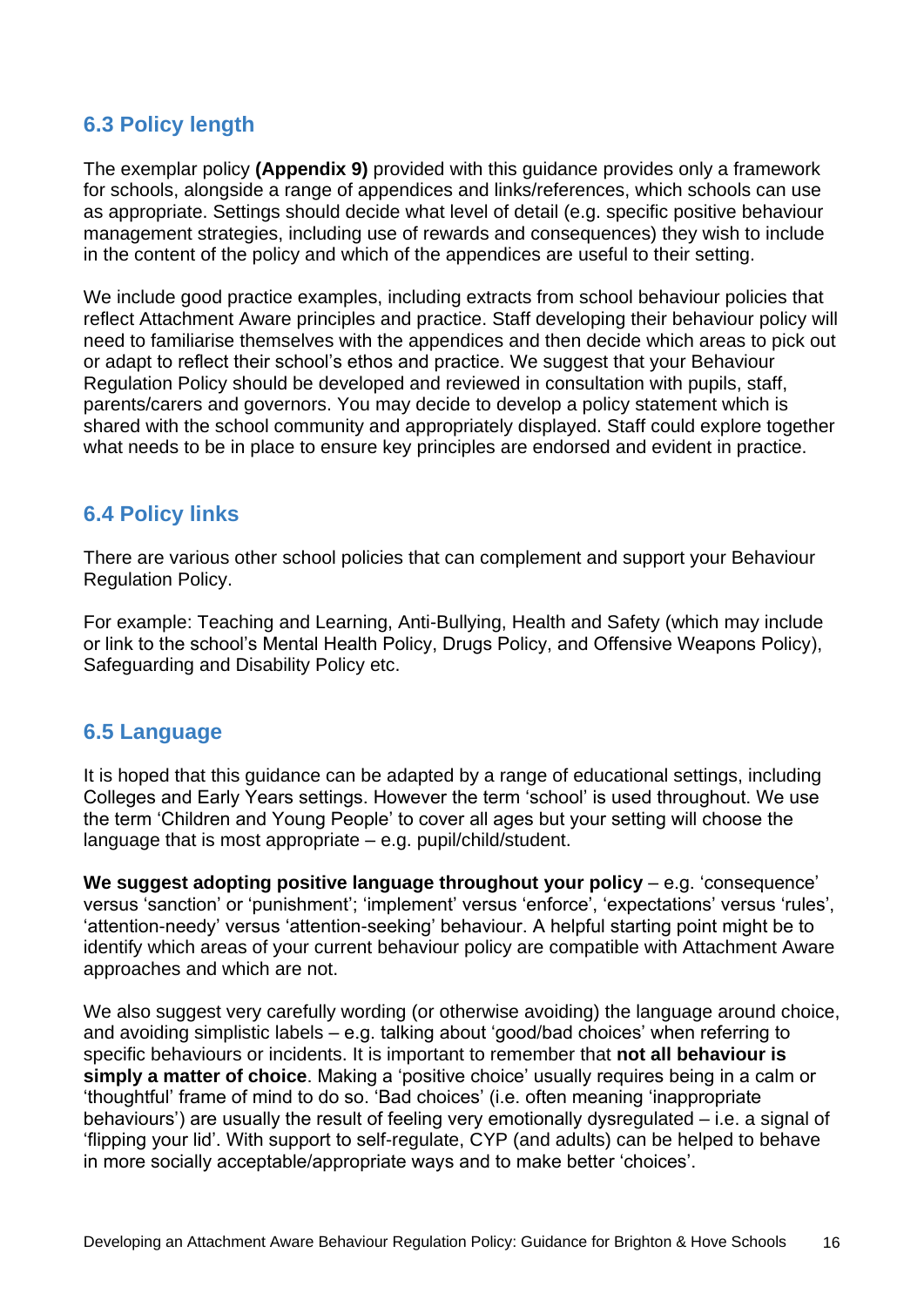### **6.6 Additional resources**

School staff frequently ask for resources to use in and beyond the classroom. It is recommended that schools liaise with their link EP and other relevant partners to discuss their training and practice needs. A reference/further reading list has been provided at the end, and we have incorporated useful links throughout the guidance.

### **6.7 Feedback**

To provide feedback on this guidance, please email **[Sarah.Ahmed@brighton](mailto:Sarah.Ahmed@brighton-hove.gov.uk)[hove.gov.uk](mailto:Sarah.Ahmed@brighton-hove.gov.uk)**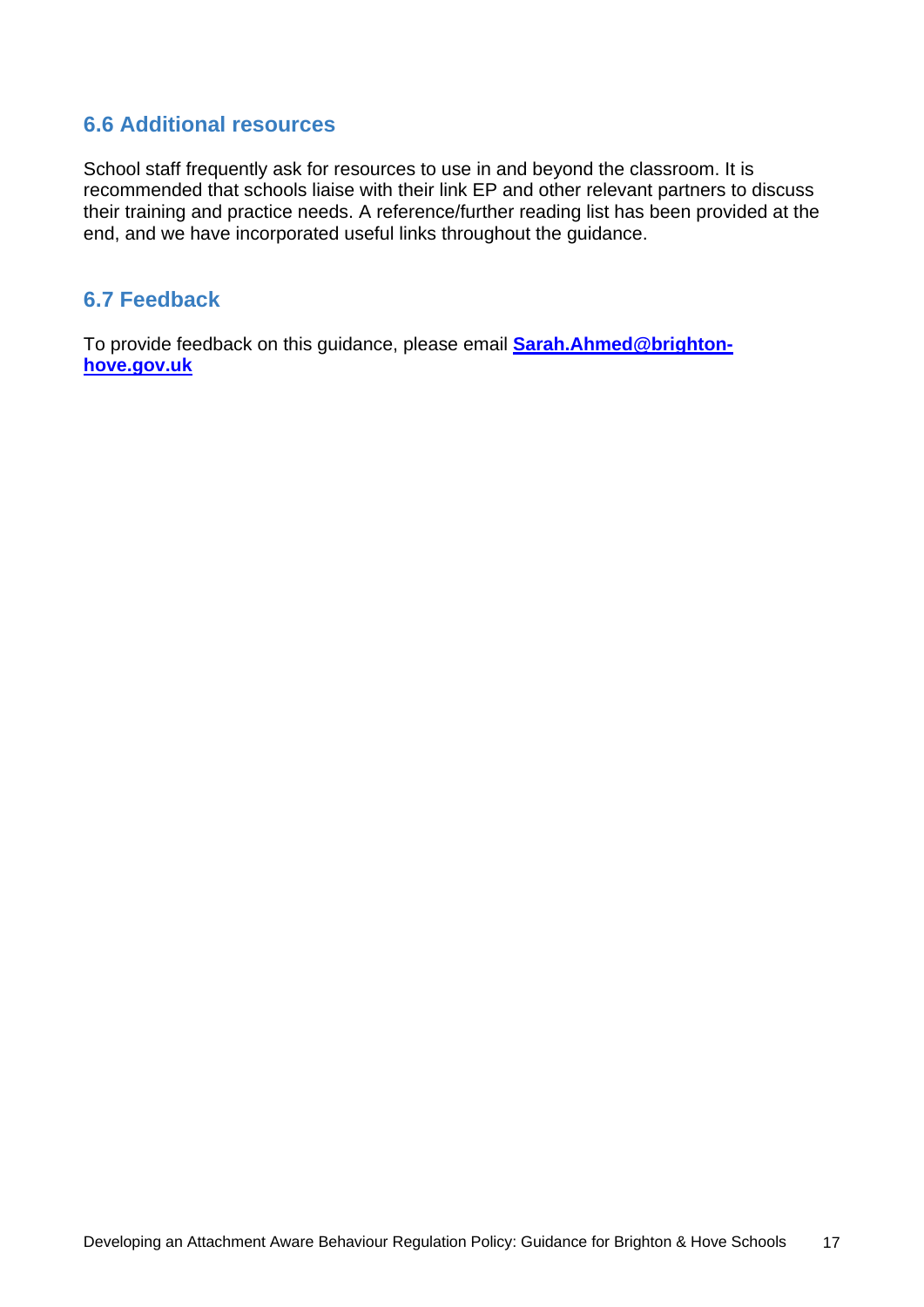## **Attachment: The National and Local Context**

### **National Context**

The NHS and the DfE established a national Children and Young People's Mental Health Taskforce in September 2014 and produced a final report *'Future in Mind - promoting, protecting and improving our children and young people's mental health and wellbeing'* which was published by the government in March 2015. This document recognises that attachment relationships have a direct bearing on children's capacity to succeed in school. It emphasises that relationships and a sense of belonging, are key to good mental health for all, but are essential for children who have experienced multiple relational losses and trauma.

NICE Guidance advocates attachment training: **<https://www.nice.org.uk/guidance/ng26>**

### It advises that:

*"Educational psychologists and health and social care provider organisations should work with local authority virtual school heads and designated teachers to develop and provide training courses for teachers of all levels on:* 

- *how attachment difficulties begin and how they can present in children and young people*
- *how attachment difficulties affect learning, education and social development*
- *understanding the consequences of maltreatment, including trauma*
- *how they can support children and young people with attachment difficulties."*

### **Local Context**

Brighton & Hove City Council has adopted a citywide Attachment Aware strategic approach. Since 2015, Brighton & Hove Educational Psychology Service (supported by the Virtual School for Children in Care) has strategically led an Attachment Aware training programme for schools, Early Years providers and the wider children's workforce, including voluntary partners. This training has been developed and delivered by Educational Psychologists (EPs) and is based upon **The Secure Base Model (Schofield and Beek, 2015)**, which is already used by a number of Children's Services Teams, including Fostering & Adoption.

In addition to the training offer, all Brighton & Hove Schools have been offered additional time to annually complete an **Attachment Aware Self-Evaluation Form** alongside their link Educational Psychologist, in order to review their Attachment Aware Practice at the whole school, group and individual level.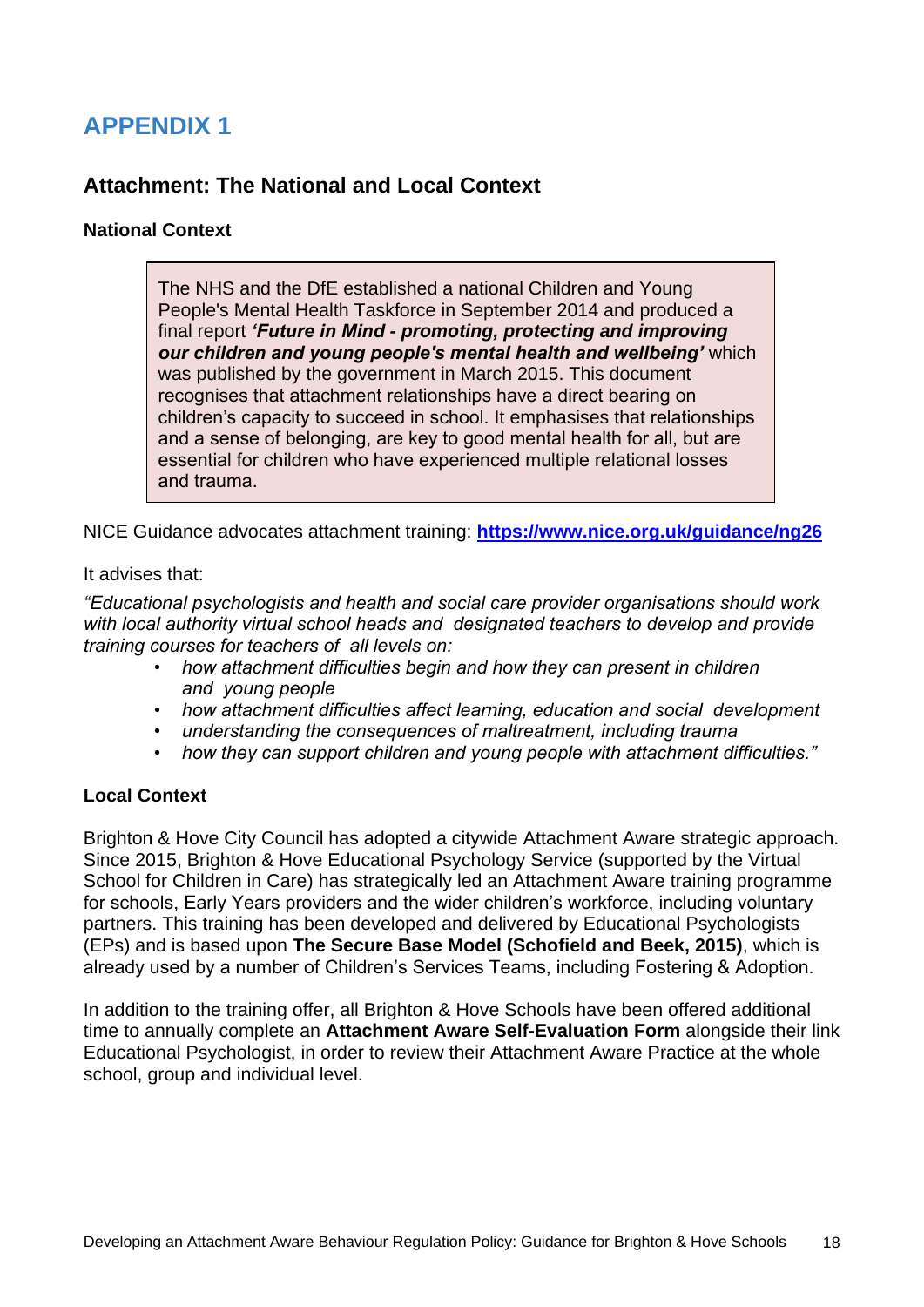### **Exclusion: the evidence base**

- Recent research by Professor Tamsin Ford et al, (August, 2017) at the University of Exeter found a **bi-directional association between psychological distress and exclusion.** They recommended that efforts to identify and support children who struggle with school may therefore prevent both future exclusion and future psychiatric disorder.
- A study by the Institute for Public Policy Research estimates that of the 86,000 strong prison population, more than 54,000 were permanently excluded at school.

### **Exclusion: the national and local policy framework**

- **National Context - SEND and Exclusion:** Pupils with SEND are disproportionately more likely to be excluded compared to the school population as a whole. There remains a high need to reduce the inequalities in school exclusion **[https://www.gov.uk/government/news/new-action-to-improve-outcomes-for](https://www.gov.uk/government/news/new-action-to-improve-outcomes-for-children-with-additional-needs)[children-with-additional-needs](https://www.gov.uk/government/news/new-action-to-improve-outcomes-for-children-with-additional-needs)**
- **Local Context – SEND and Exclusion:** In B&H, our data indicates that we are excluding a greater number of children identified with SEND than the national average and those pupils who have no identified SEND. A key performance indicator for BHISS is to support a reduction in children identified with SEND who are excluded from school. A draft paper was shared with SENCos, BAP Leads and key LA partners in June 2018 to summarise the approach to supporting schools leaders to reflect on their use of exclusion as a consequence. It explores the relationship between exclusion, identification of an underlying need and the approaches used to help support CYP identified with SEND SEMH.
- **The National Institute for Clinical Excellence (NICE)** published guidance in November 2015 urging schools and other education providers to avoid using permanent and fixed-term school exclusion as far as possible for children and young people in the care system with identified attachment difficulties:

**[https://www.nice.org.uk/donotdo/schools-and-other-education-providers](https://www.nice.org.uk/donotdo/schools-and-other-education-providers-should-avoid-using-permanent-and-fixed-term-school-exclusion-as-far-as-possible-for-children-and-young-people-in-the-care-system-with-identified-attachment-difficulties/)[should-avoid-using-permanent-and-fixed-term-school-exclusion-as-far-as](https://www.nice.org.uk/donotdo/schools-and-other-education-providers-should-avoid-using-permanent-and-fixed-term-school-exclusion-as-far-as-possible-for-children-and-young-people-in-the-care-system-with-identified-attachment-difficulties/)[possible-for-children-and-young-people-in-the-care-system-with-identified](https://www.nice.org.uk/donotdo/schools-and-other-education-providers-should-avoid-using-permanent-and-fixed-term-school-exclusion-as-far-as-possible-for-children-and-young-people-in-the-care-system-with-identified-attachment-difficulties/)[attachment-difficulties/](https://www.nice.org.uk/donotdo/schools-and-other-education-providers-should-avoid-using-permanent-and-fixed-term-school-exclusion-as-far-as-possible-for-children-and-young-people-in-the-care-system-with-identified-attachment-difficulties/)**

### **Relevant links:**

- **[https://www.childrenscommissioner.gov.uk/wp-content/uploads/2017/11/CCO-](https://www.childrenscommissioner.gov.uk/wp-content/uploads/2017/11/CCO-Childrens-Voices-Excluded-from-schools-and-alt-provision.pdf)[Childrens-Voices-Excluded-from-schools-and-alt-provision.pdf](https://www.childrenscommissioner.gov.uk/wp-content/uploads/2017/11/CCO-Childrens-Voices-Excluded-from-schools-and-alt-provision.pdf)**
- **[https://www.youtube.com/watch?v=ycy\\_zp6PxQU](https://www.youtube.com/watch?v=ycy_zp6PxQU)**
- **[https://www.childrenscommissioner.gov.uk/publication/they-go-the-extra-mile](https://www.childrenscommissioner.gov.uk/publication/they-go-the-extra-mile-reducing-inequalities-in-school-exclusion/)[reducing-inequalities-in-school-exclusion/](https://www.childrenscommissioner.gov.uk/publication/they-go-the-extra-mile-reducing-inequalities-in-school-exclusion/)**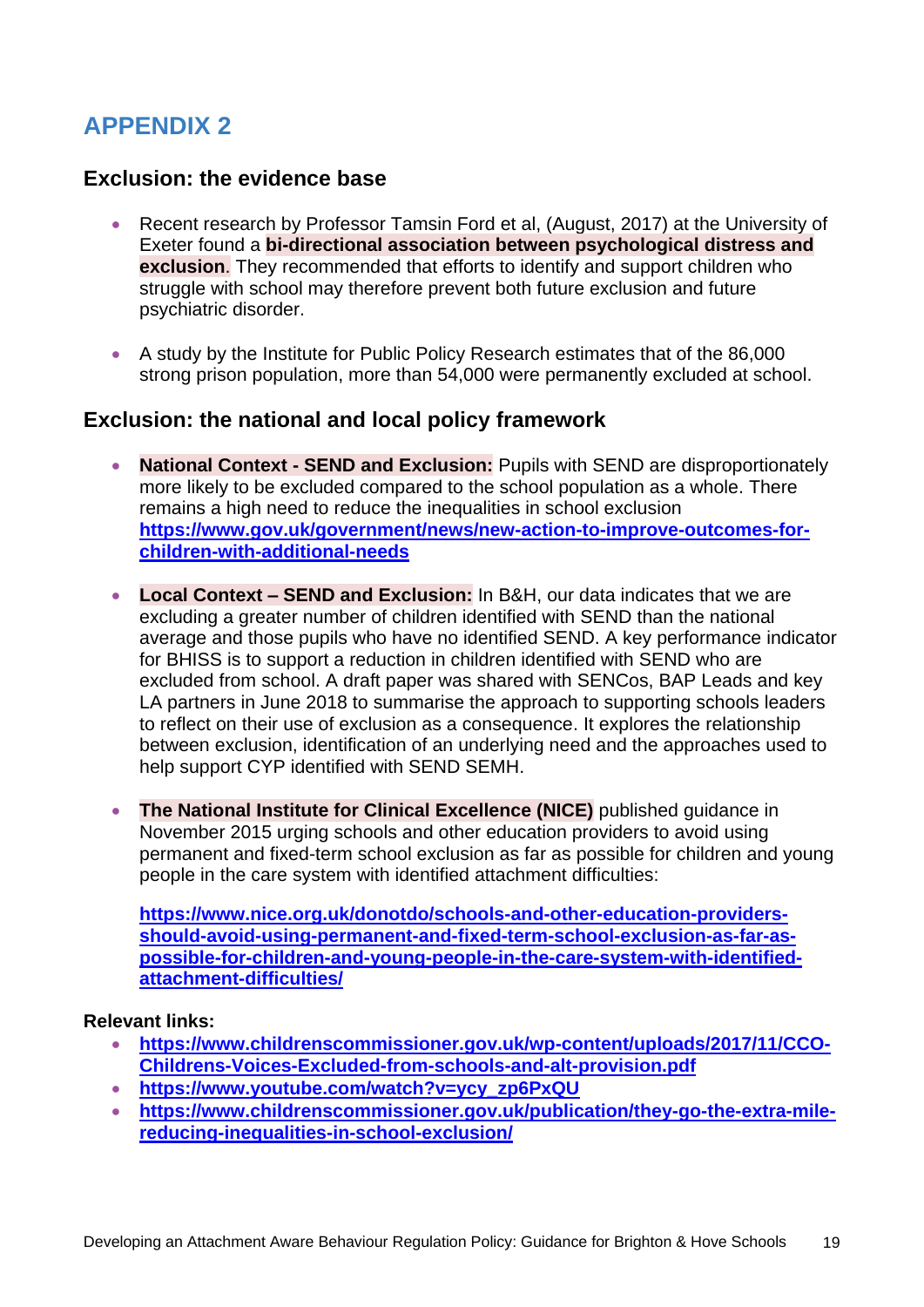## **Attachment Aware Schools and Exclusion**

### *Can schools be Attachment Aware Champions if they exclude CYP with attachment difficulties?*

The whole practice of exclusion seems at odds with Attachment Aware Approaches, particularly for CYP who have experienced loss and rejection and other ACE. For these CYP, exclusion (whether formal or informal, internal or external, fixed-term or permanent or whether known by another name such as 'seclusion' or 'isolation') is ALWAYS experienced as something negative, and can be a painful reminder of their earlier life experiences. Exclusion does not just place a boundary around certain behaviours to signal that they are not acceptable; it is ultimately perceived/experienced by the individual as a punishment for their behaviour.

Although we recognise that exclusion is a **last resort** that sometimes has to happen in schools, **we recommend that ALL schools, when reviewing their own exclusion processes and practices, should describe** *how* **they will by any means possible avoid excluding CYP.** Following any incident that leads to some form of exclusion of a CYP, schools need to detail *how* they will provide opportunities for reparation and rebuilding of trust and relationships. Every reintegration meeting should involve a restorative and reparative approach in order to help both the victim(s) and perpetrator(s) involved move forward positively.

### What  $I$  look like in Fight ...



- $\times$  Angry & aggressive
- $\times$  Controlling
- $\times$  Lie or blaming
- $\times$  Shouty & argumentative
- $\times$  Pushing away friends
- $\times$  Demanding
- $\times$  Inflexible

You can help me feel safe with the following ...

- $\vee$  Give me a role
- v Support me socially
- V Match my energy
- Make things predictable
- Beep breathing
- Connect & show empathy before exploring the consequences of my behaviour



These images are taken from **[www.innerworldwork.co.uk.](http://www.innerworldwork.co.uk/)** More ideas and visual images like these are available to support your school's Behaviour Regulation Policy on that site.

### **Recent and relevant media articles:**

- **[https://www.theguardian.com/education/2018/feb/27/schools-discipline](https://www.theguardian.com/education/2018/feb/27/schools-discipline-unconditional-positive-regard)[unconditional-positive-regard](https://www.theguardian.com/education/2018/feb/27/schools-discipline-unconditional-positive-regard)**
- **[https://www.telegraph.co.uk/education/2018/03/16/school-exclusions-should](https://www.telegraph.co.uk/education/2018/03/16/school-exclusions-should-last-resort-not-easy-way-push-difficult/)[last-resort-not-easy-way-push-difficult/](https://www.telegraph.co.uk/education/2018/03/16/school-exclusions-should-last-resort-not-easy-way-push-difficult/)**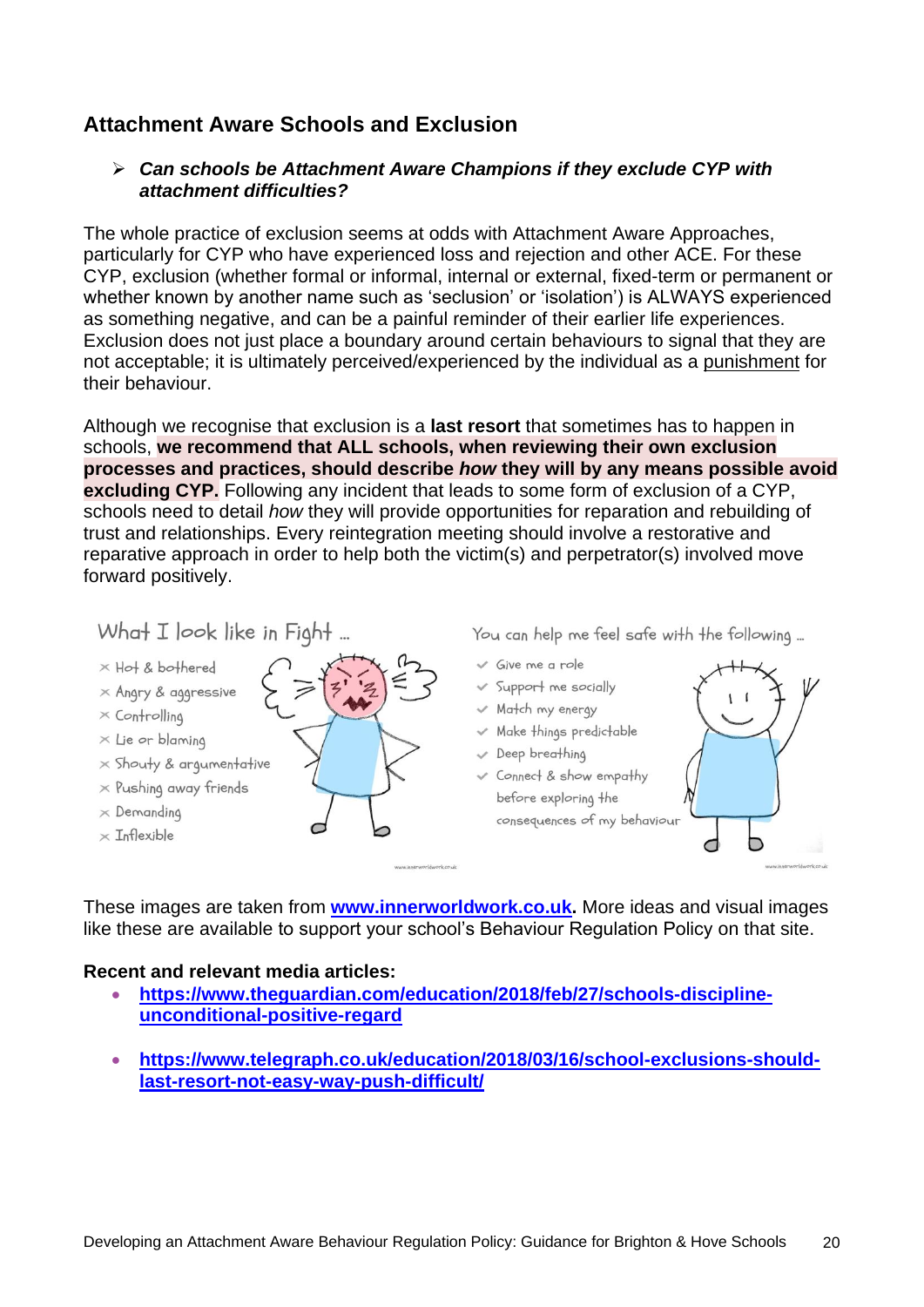# **APPENDIX 3a**

### **Attachment Aware and Emotion Coaching Frameworks**

#### **Attachment Principles**

- Attachment Theory is increasingly being recognised as one of the key theories within child development that explains why some children and young people do better in school and life than others.
- Attachment is central to our well-being and affects us all.

This guidance endorses the principle that **attachment is everybody's business.** We are all shaped by our early relationships and our behaviour is influenced by our attachment experiences.

*'All of us, from the cradle to the grave, are happiest when life is organised as a series of excursions, long or short, from the secure base provided by our attachment figures'* 

*(Bowlby, 1988)*

#### *Secure Base*

Bowlby described how a secure base is provided through a relationship with one or more sensitive and responsive attachment figures who meet the child's needs and to whom the child can turn as a safe haven, when upset or anxious (Bowlby, 1988).

#### *'The concept of a secure base is essential to our understanding of relationship formation and children's development. It links attachment and exploration and provides the basis of a secure attachment.'*

#### *(Schofield and Beek, 2014)*

We all need a secure base in life. School is an important secure base for all children and young people, but for some, it may be the only secure base that they have experienced and therefore is hugely important.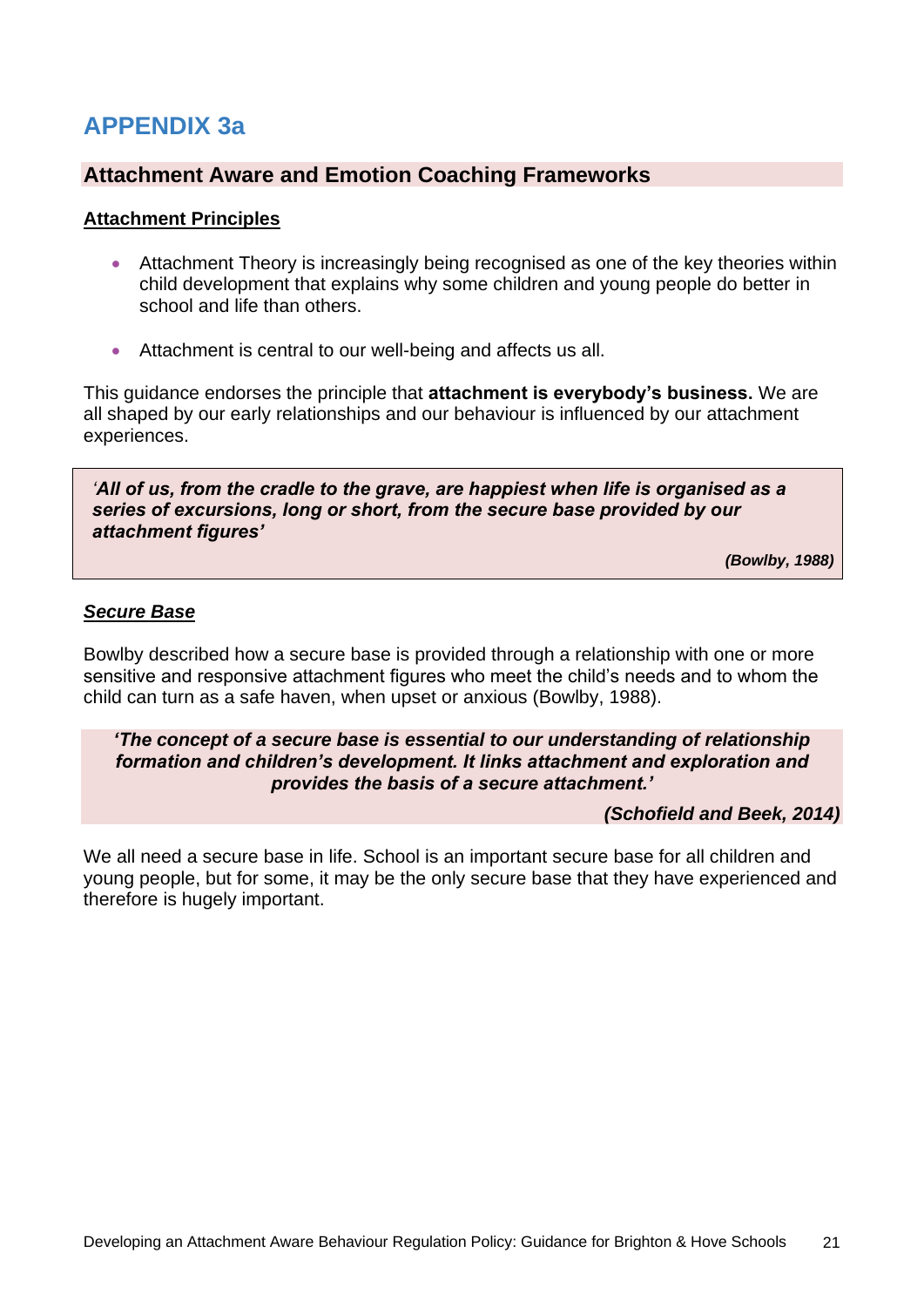# **APPENDIX 3b**

### **The Secure Base Model**

- The Secure Base Model (Schofield and Beek, 2014) is a resilience-based model that
	- o provides a positive framework for therapeutic caregiving that focuses on the interactions between caregivers and CYP on a daily basis.
- Research (Beek and Schofield 2004 & 2005) has demonstrated that, over time, positive caregiving across the five dimensions provides a secure base from which the child can explore, learn and develop in a positive direction.



*For further information and resources, see:*

**<https://www.uea.ac.uk/providingasecurebase/the-secure-base-model>**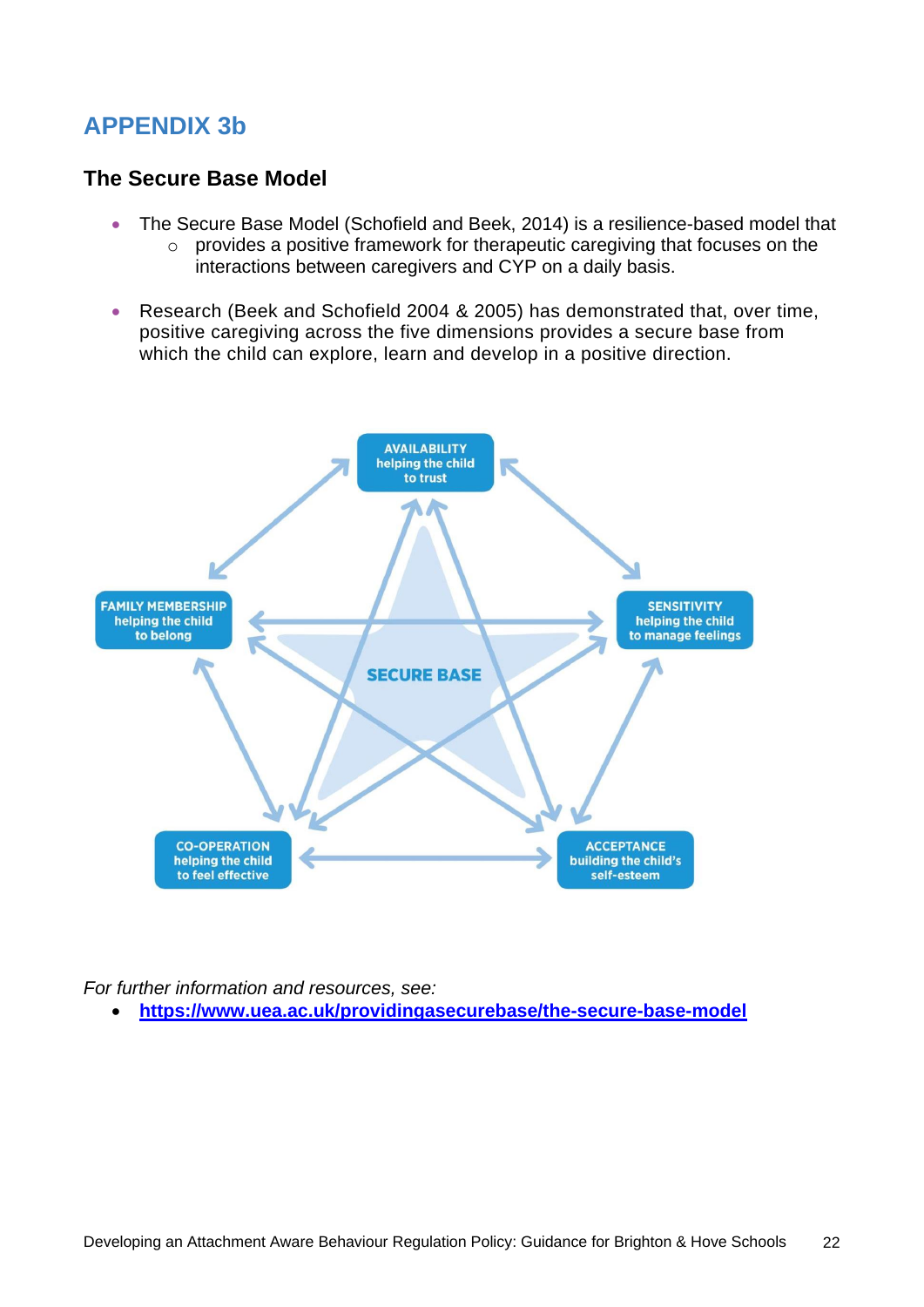# **APPENDIX 3c**

## **Emotion Coaching**

Emotion Coaching is inextricably linked to the Attachment Aware framework. Emotion Coaching was originally a parenting strategy (John Gottman, 1997) which has been developed by Dr Janet Rose and Louise Gilbert and applied in the school environment. They took Gottman's five steps of Emotion Coaching and developed a school friendly program that uses four core steps to help engender emotional resilience, empathy and problem solving skills within children and young people (Rose et al 2015). This is focused at the **whole school level**. Emotion Coaching is based on the latest research from physiology and neuroscience and provides a structure to aid emotional behavioural regulation.



### **The following principles are central to Emotion Coaching:**

- All emotions are natural and normal, and not always a matter of choice
- Behaviour is a communication
- Emotional 'first aid' (calming, soothing) is needed first: 'Connect before re-direct' (Siegel, 2013), 'Rapport before reason' (Riley, 2009)
- 'Emotion coaching builds a power base that is an emotional bond this creates a safe haven, a place of trust, a place of respect, a place of acceptance, a sense of self. This in turn leads to children and young people giving back respect and acceptance of boundaries' (Rose and Gus, 2017)
- Children cannot successfully self-regulate their emotions unless they have experienced and internalised co-regulation (i.e. an adult tuning in/empathising with their emotional state and thus 'containing' - sharing, supporting and carrying - their emotional state). This also involves explicit teaching and modelling.

The following animations give helpful summaries of EC for parents and teachers:

- **<https://www.youtube.com/watch?v=7KJa32r07xk>**
- **[https://www.youtube.com/watch?v=x8bKit\\_VZ3k](https://www.youtube.com/watch?v=x8bKit_VZ3k)**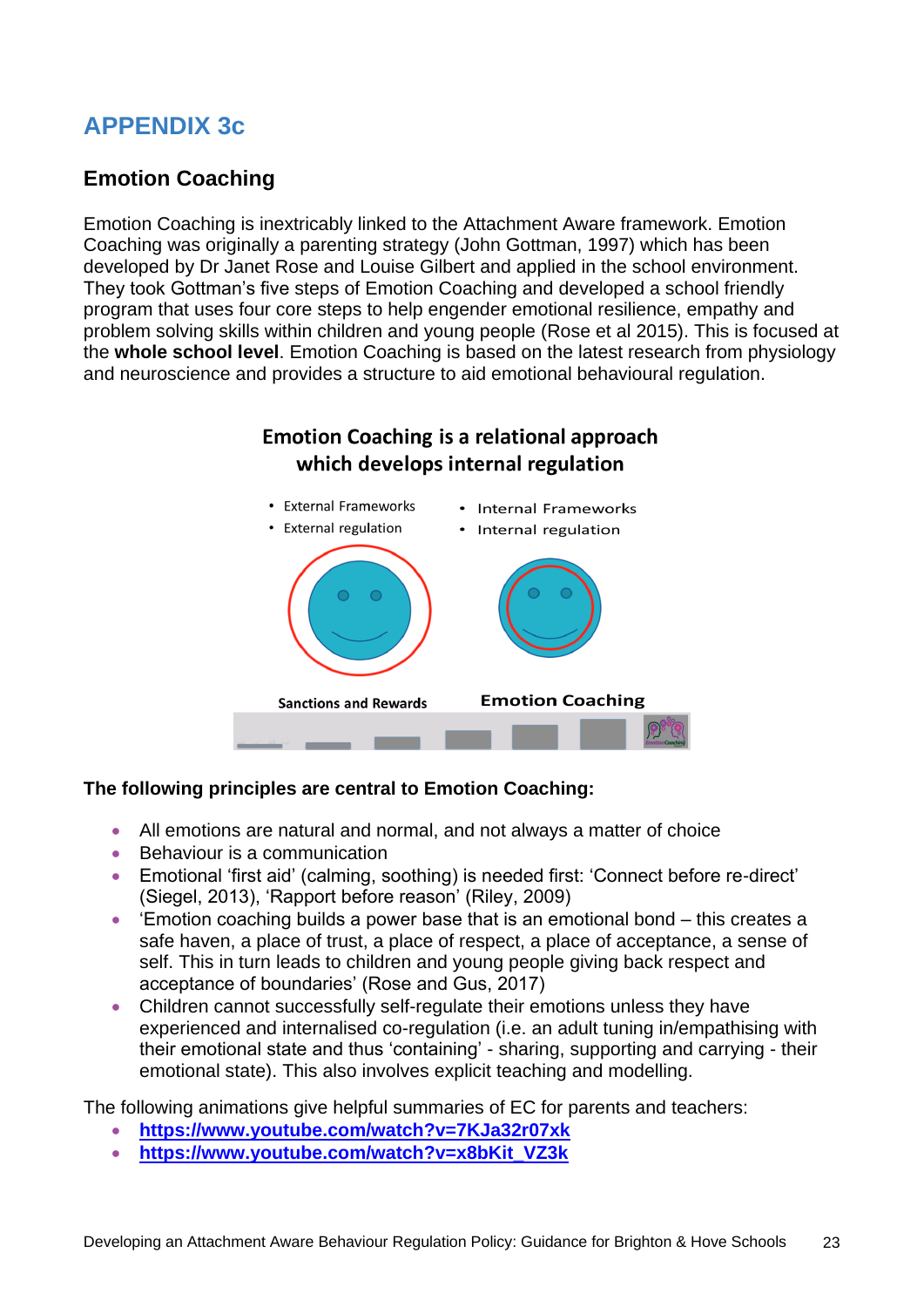The approach to behaviour endorsed in this Guidance is an **Emotion Coaching style**. Further information on/ and practice for schools using this style, including the use of scripts in different scenarios, can be provided through local training on Emotion Coaching. This training will be offered by the Educational Psychology Service and includes follow up 'embedding sessions' for staff. Schools will also need to think about how they involve parents and carers, and the wider school community in using this approach. Schools are advised to liaise with their link EP alongside other BHISS colleagues to plan this.

### **Emotion Coaching: The Evidence Base**

Research on Emotion Coaching as a whole school approach suggests that it can improve the child's ability to regulate their feelings and has a positive effect upon teacher-pupil relationships.

#### *'Emotion coaching can contribute to the promotion of sustainable, holistic improvement in wellbeing for pupils, school staff, and families' (Gus et al 2017).*

Furthermore, it can lead to better outcomes (including academically) due to improved emotional well-being, awareness and literacy of pupils, staff and parents/carers. Thus, key principles from this approach have been incorporated into this Guidance.

### **Please see References (on page 38).**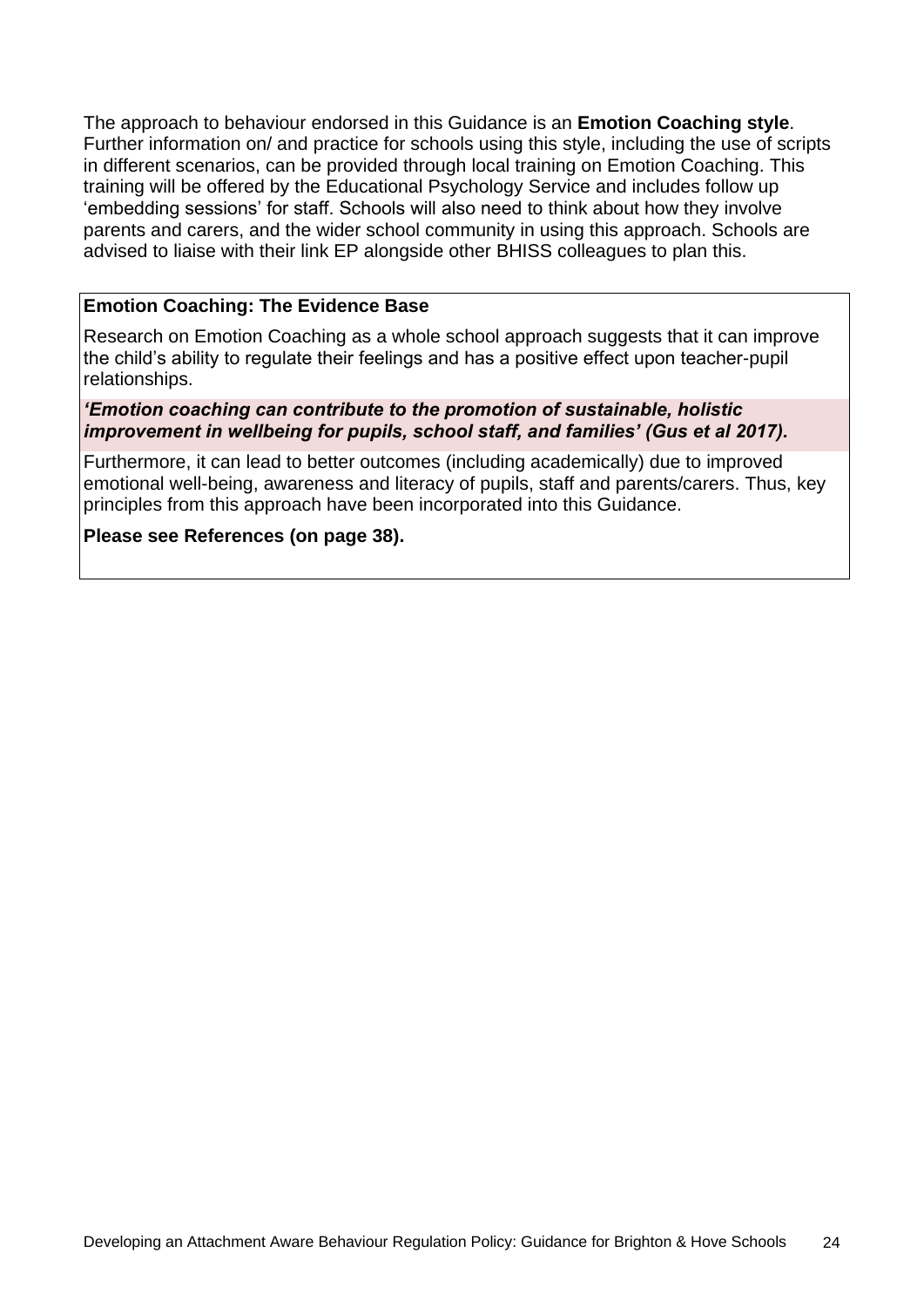### **Relationships and understanding behaviour in context**

This Guidance reminds school staff to consider context when interpreting all behaviour. All behaviour, however bizarre it may seem, makes sense at some level – **what is the story?**

There is often a tendency to look for within-child factors – i.e. 'What is wrong with the child?' This can often lead to a search for a label or diagnosis, which is not always helpful, especially when planning effective SEMH interventions.

Thinking about the child/young person systemically, within a **risk and resilience framework** (e.g. child/young person, family, community) is both helpful and important.

**For further information on resilience** we recommend: **<http://www.boingboing.org.uk/>**

### **The importance of relationships**

Relationships are central to our sense of belonging and to our emotional well-being. This includes: staff-pupil, pupil-pupil, staff-staff, staff-parent/carer, child-parent/carer relationships.

 *Promoting positive school staff relationships and emotional well-being* In order for school staff to be able to effectively build relationships with CYP and parents/carers, they need to firstly prioritise their own emotional well-being and staff relationships. The school ethos and professional practice needs to foster this, through both informal and formal practices, such as: reflective practice opportunities (including workgroup discussions, peer supervision/support using different models such as collaborative problem-solving); team building opportunities; linking with support partners including Local Authority and Health colleagues to develop a whole school approach to EMHWB (e.g. via an **EMHWB Evaluation** with BHISS link colleagues). Time needs to be built in and protected to enable these planned practices to happen for staff rather than relying on ad hoc opportunities such as informal staffroom discussions with colleagues. A further cautionary note is that there can be a conflict of interest if the only time when reflective practice discussions take place is during performance management.

#### *Positive home-school relationships*

McCormick, Cappella, O'Connor and McClowry (2013) suggested that *processes* of the home-school relationship rather than *practices* need to be considered. Effective processes include: home-school communication being two-way, communication from school being proactive and positive rather than reactionary and punitive, and communication that emphasises similarities between home and school rather than differences (Gus, 2017). However, practice can help to shape process - for example, **A Team Around the Child/School Approach** can help improve home-school relationships via an emphasis on openness, trust and effective communication, and exploring support for CYP's SEMH in a neutral and holistic manner.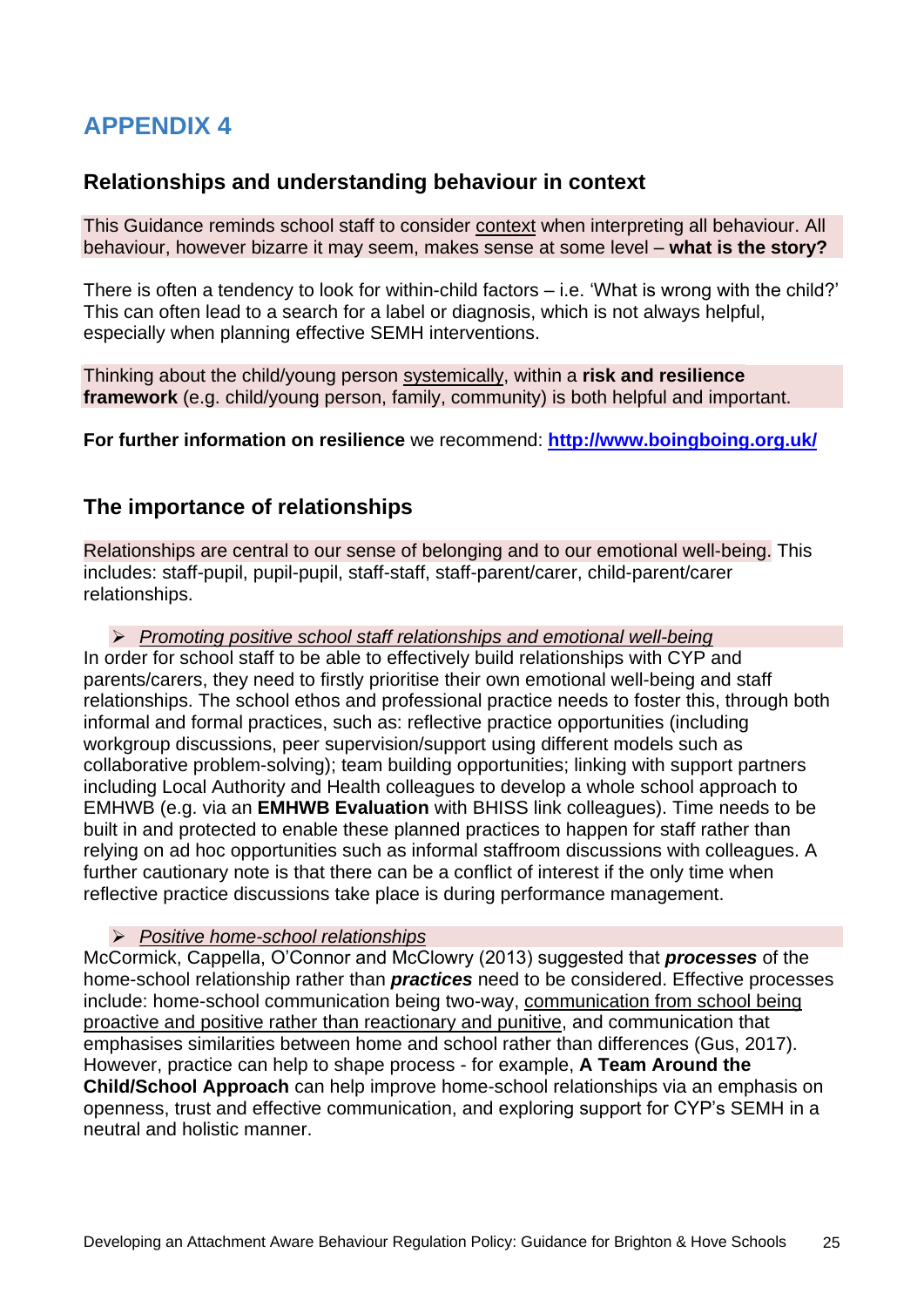### **Applying an Attachment Aware Approach**

- Jones and Bouffard (2012) and Banerjee, Weare and Farr (2014) suggest that interventions for pupils' social and emotional learning should be integrated into the daily life of the classroom rather than provided through discrete programs.
- An **integrated Whole School Attachment Aware Approach** is therefore advocated in this Guidance.
- Principles can be put into practice using the Secure Base Model (SBM) Framework and resources (including checklists, pupil action and review plans), as well as the four steps of Emotion Coaching.

#### *Assessment, Monitoring and Intervention*

As outlined in the SEN Code of Practice and our local SEND Guide, we promote a differentiated approach following different levels of intervention using the Assess/ Plan/Do, Review cycle. **Appropriate target-setting and information-sharing is extremely important**, to ensure that bespoke provision and strategies are recorded using a range of suitable tools such as IEPs, PSPs, Provision Maps and Pupil Passports. These should be jointly developed, agreed and reviewed, involving key adults. Most importantly this must include input and involvement from the CYP to ensure that they (alongside their parents/carers) remain central to this process and can voice what helps/hinders; what likely triggers might be; strengths and difficulties, etc.

We are aware of the very wide range of resources already being used across our schools to support SEMH identification and to measure the impact of interventions. This includes various assessment and monitoring tools/toolkits, such as:

- The Boxall Profile
- The Strengths and Difficulties Questionnaire (SDQ)
- The Leuven Scales for Well-Being and Involvement
- Various Emotional Literacy and Social Skills assessment tools.

A wide range of interventions are also used in many of our schools to support CYP with SEMH difficulties, including:

- Nurture Groups
- Circle of Friends
- Peer Massage
- Peer Mediation
- Forest School
- Theraplay and other therapeutic provision

Our schools should also be familiar with following various processes to ensure holistic support for CYP with presenting SEMH needs, such as Early Help and TAF processes.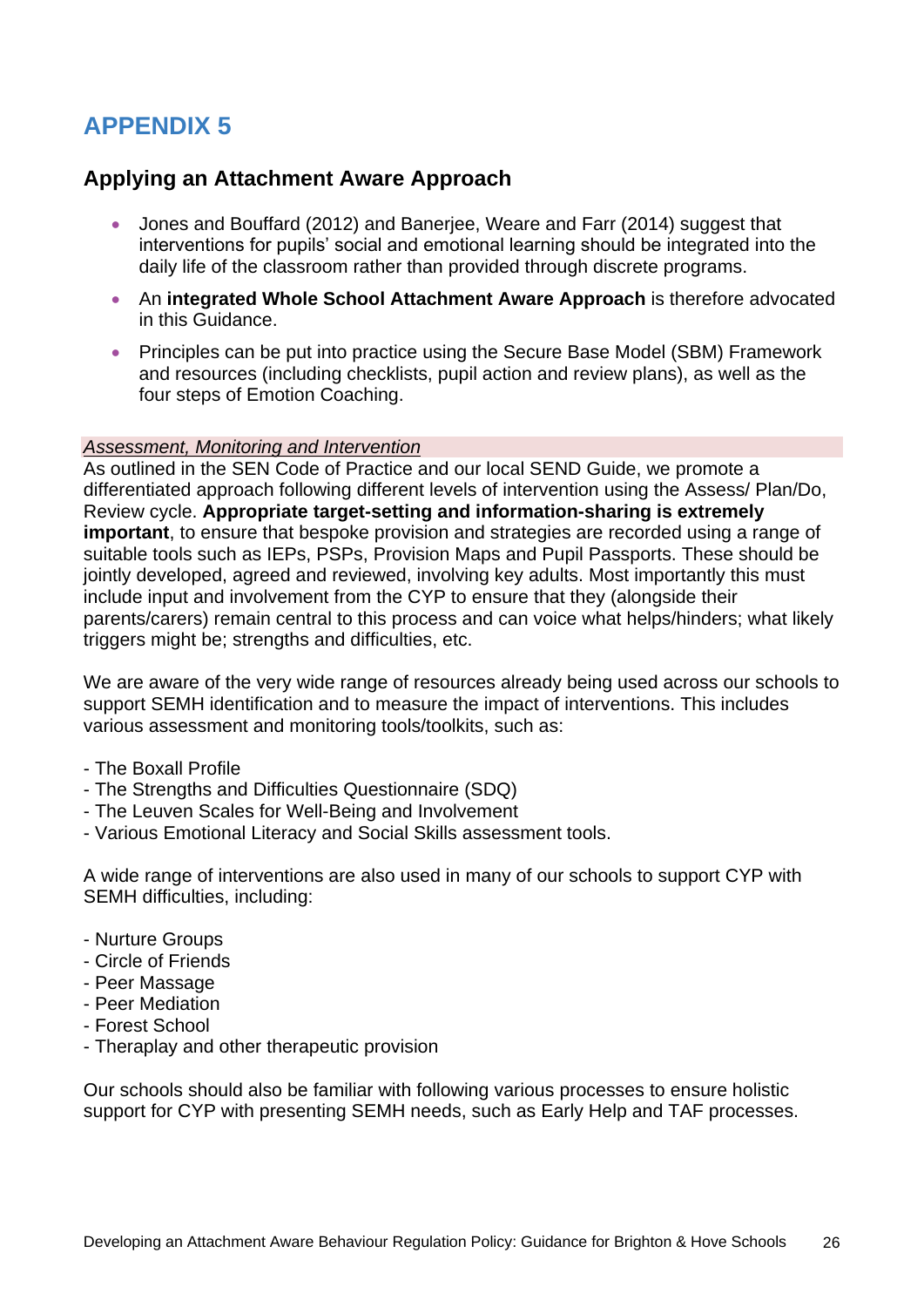**When reviewing what is working with CYP, please refer to the 'Top Tips for Applying an Attachment Aware Approach'** *(Appendix 6),* **and remember TENACITY** (i.e. hang in there!)

Monitor the efficacy of strategies and interventions in case what was planned is not working – do you need to try something different or give things more time?

#### *Reparation and restorative approaches*

As outlined on Page 11, many schools across B&H are already using restorative practices in their everyday practice, including both formal and informal situations.

### **We believe a restorative and reparative approach is particularly important following school exclusions, and should be central to reintegration meetings following any school exclusion**.

#### *Reflective practice*

As highlighted in Appendix 4, reflective practice opportunities are essential to support staff with: awareness of their own emotions and attachment styles; understanding of the behaviours from others that might trigger a particular response in them; maintaining appropriate boundaries; managing secondary stress. This is only possible within a school culture where staff feel safe and are encouraged as part of good EMHWB practice to express how their work impacts on their emotions and vice versa.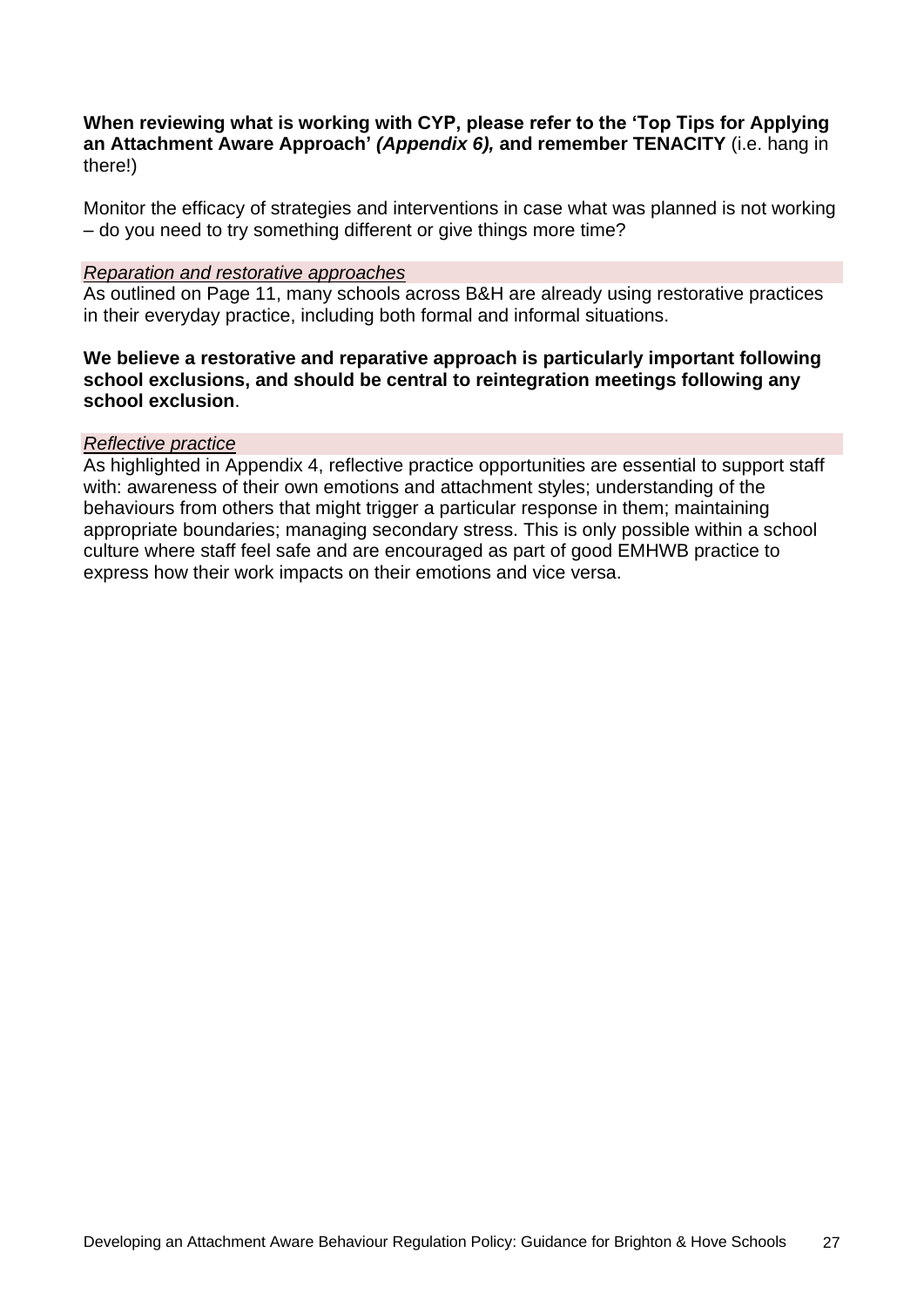### **Top Tips for implementing an Attachment Aware Approach**

#### **Recognise behaviour as a form of communication**

Consider what might be underpinning a CYP's behaviour. Don't immediately seek within-child explanations - e.g. labels such as ADHD, ASC. Consider the CYP holistically/ in context. Their behaviour might be a very normal response to adverse life experiences.

#### **Promote a positive approach**

Spot CYP behaving well/ doing the right thing. Offer specific and descriptive praise (or for those CYP who find it difficult to accept praise, offer discrete non-verbal feedback). Avoid global statements such as "good boy".

#### **Differentiate expectations**

- *How long should you expect a CYP who is hypervigilant to sit still during carpet time or assembly?*
- *What might be realistic expectations (in terms of approach to a task) for a CYP who is terrified of failure?*
- *Remember that work-avoidant behaviour can be linked to a fear of taking risks/feelings of vulnerability – even the risk of asking for help.*
- *Model and explicitly teach what is needed for 'readiness to learn', including promoting a growth mindset approach.*
- Set up the expectations accordingly, so that CYP aren't set up to fail.

### **Differentiate response**

Some CYP perceive/experience public verbal reminders/prompts around expected behaviour very shaming. Consider non-verbal cues/gestures (agreed with the CYP, which can also powerfully remind them that you are holding them in mind). Always ensure that any disapproval expressed is of the behaviour and not the person (i.e. maintain a sense of unconditional positive regard).

#### **Relationships first!**

- *'Engage, don't Enrage'*
- *'Connection before Correction'*

### *'The 3 Rs: Regulate, Relate, Reason'*

Remember empathy comes before limit-setting/problem-solving around the behaviour. Use emotion coaching and attachment aware scripts – e.g. "I'm wondering if (you are shouting out "this is boring!" because) you feel scared about getting the answer wrong? I know what that feels like, it can be really scary to have a go at something, in case you might fail".

#### **A whole school approach**

All members of staff are responsible for supporting the behaviour of CYP across the school. **Attachment/ building relationships is everybody's business!** The HT and SLT must lead the whole school attachment aware ethos to promote a consistent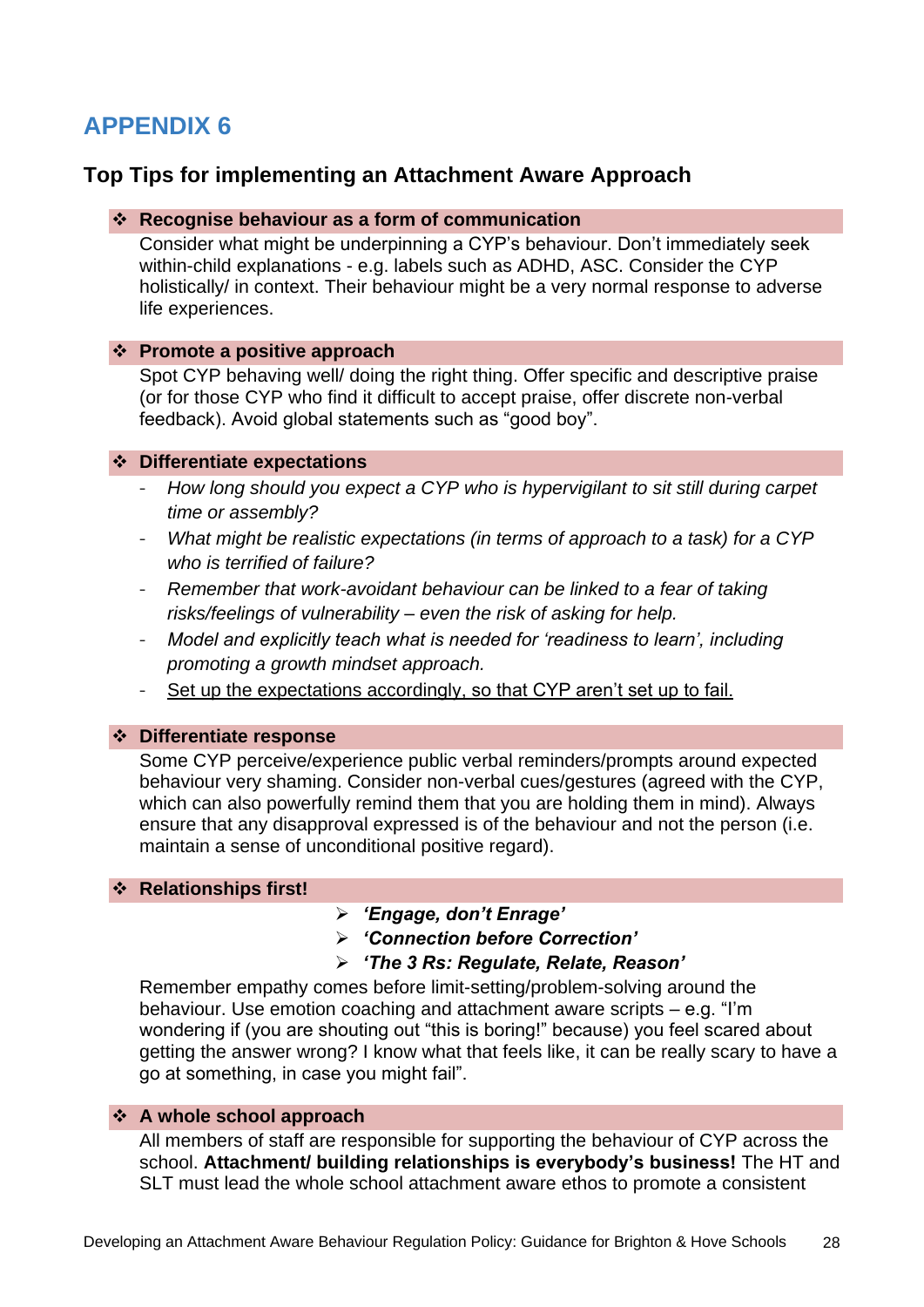approach that is embedded across the school, through policy development, displays, choice of language, non-verbal behaviours, and communication with parents/carers, as well as those outside of the school community. One or two 'key adults' working to support a CYP using attachment aware approaches is not enough. You need the whole school community to be signed up to an attachment aware approach.

 **Use agreed tools for recording, monitoring and sharing planned strategies/support/progress around behaviour so that they can be consistently implemented.**

Examples: Personal Education Plans (PEPs) for Children in Care and Previously in Care; the Secure Base Model Checklists, Action and Progress Plans; Pastoral Support Plans (PSPs); Individual Education Plans (IEPs); Provision Maps; Pupil Passports. These should highlight strengths and areas of resilience - not just withinchild but also family/community factors. Include key triggers to avoid escalating situations (e.g. using a loud voice/ threatening body language/ publicly admonishing/ confronting). CYP and their parents/carers need to be involved and central to this process. Consider who else might need to be involved in support – e.g. other key adults or agencies such as CAMHS or Social Care?

#### **Small actions can make a big difference!**

Even smiling at/greeting a CYP on their way into school can really add to their sense of belonging/ feeling liked, respected and valued.

#### **Don't expect immediate results or returns!**

A CYP might be very dismissive of you behaving in a kind/empathic manner towards them, but this doesn't mean that your actions weren't important, or valued! It may just mean they are not in a good place to be able to receive kindness and/or that they need lots more experiences of this positive approach/kind behaviour to even begin to internalise a positive sense of self.

#### **Expect sabotage from some CYP and name it, where appropriate**

Dan Siegel's *'Name it to tame it'*. For example, "Amy, I am wondering if you trashed the room because it feels like too much pressure on you to keep showing such good behaviour all morning, and maybe you are scared of disappointing me or yourself?"

#### **Recognise that what you feel is a likely indication of how the CYP feels**

If you feel helpless/stuck/frustrated/angry, this is often an important indication of how the CYP is feeling inside and what they are projecting out.

#### **Be cautious around suggestions of a 'fresh start'**

Often people start to look for fresh starts such as another school for a CYP when they feel stuck. Don't assume anyone else will be able to manage the behaviour any better/ feel less stuck! The problem just becomes someone else's to deal with! Always consider whether this is really best for the CYP. Often CYP who unconsciously push others away through their behaviour are the ones who have experienced the most rejection and are most successful at being repeatedly rejected/ excluded.

#### **Sarah Ahmed December 2017**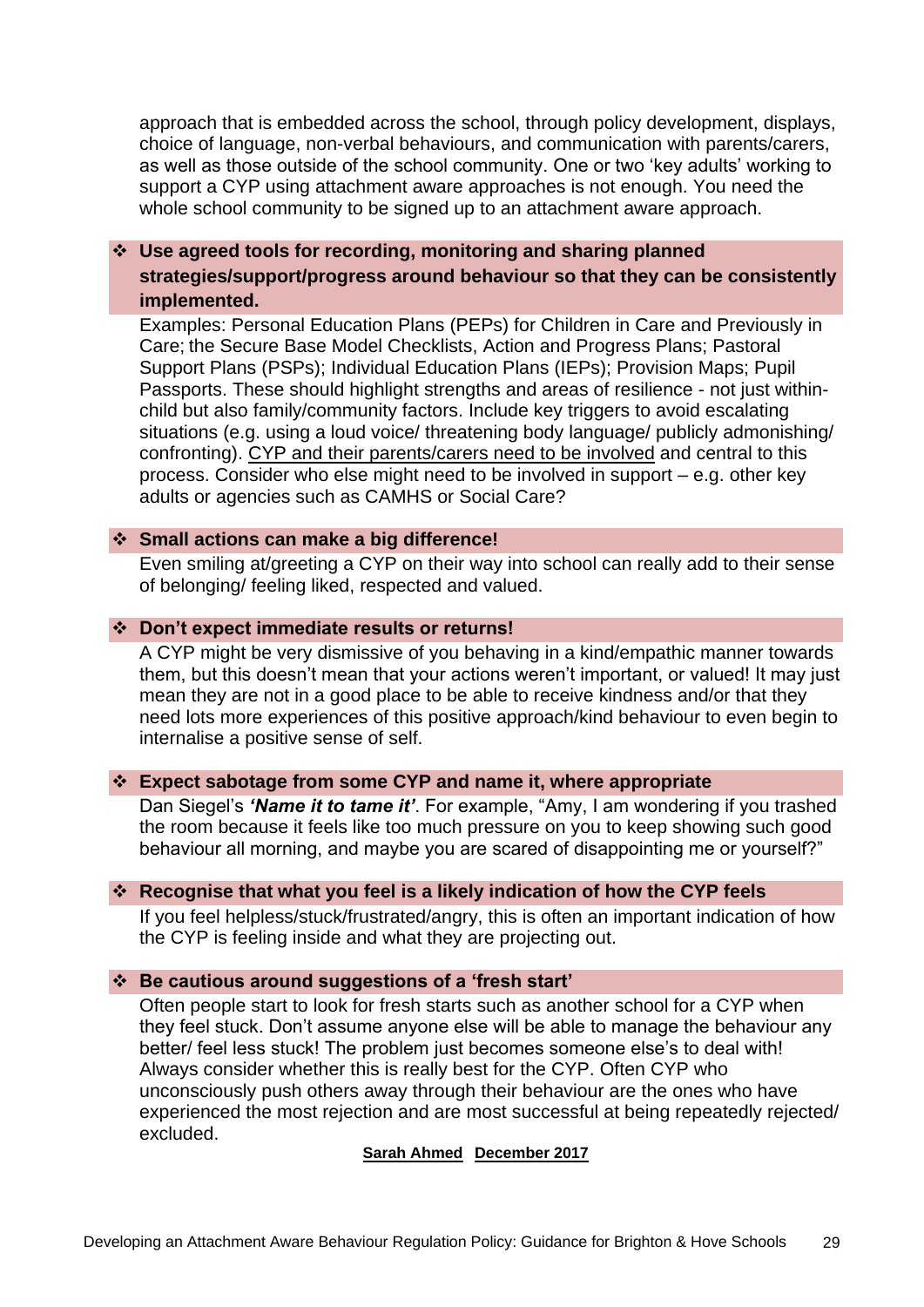## **Brighton & Hove Attachment Aware School Self-Evaluation 2017-18**

**An Attachment Aware School will be able to demonstrate competence in the areas outlined below (see criteria/outcome**\***)**. Please complete the self-evaluation below (your answers need to be based upon where the school is **now** and actions your school has taken **over no more than the past three years**).

**Completed by:** Date: **Criteria/Outcome Not started (0) Emerging (1) Partially achieved (2) Achieved/ongoing (3) Evidence/Examples of what has been done and when Next steps/what will you be doing next?** Active support from senior leaders and school governors *2 e.g. HT & School Governing Body agreed at meeting in March 2016 to update whole school behaviour policy following whole school training on attachment Whole school staff twilight in September 2016 to specifically look at use of visual rewards and sanctions in class, as well as language/scripts to be used/avoided by staff* Whole staff training in attachment, to provide a shared understanding of why schools need to be attachment and trauma aware, strategies to use and the support the school needs from its partner agencies The consistent implementation of attachment aware strategies by all staff, especially Key Adults who support targeted children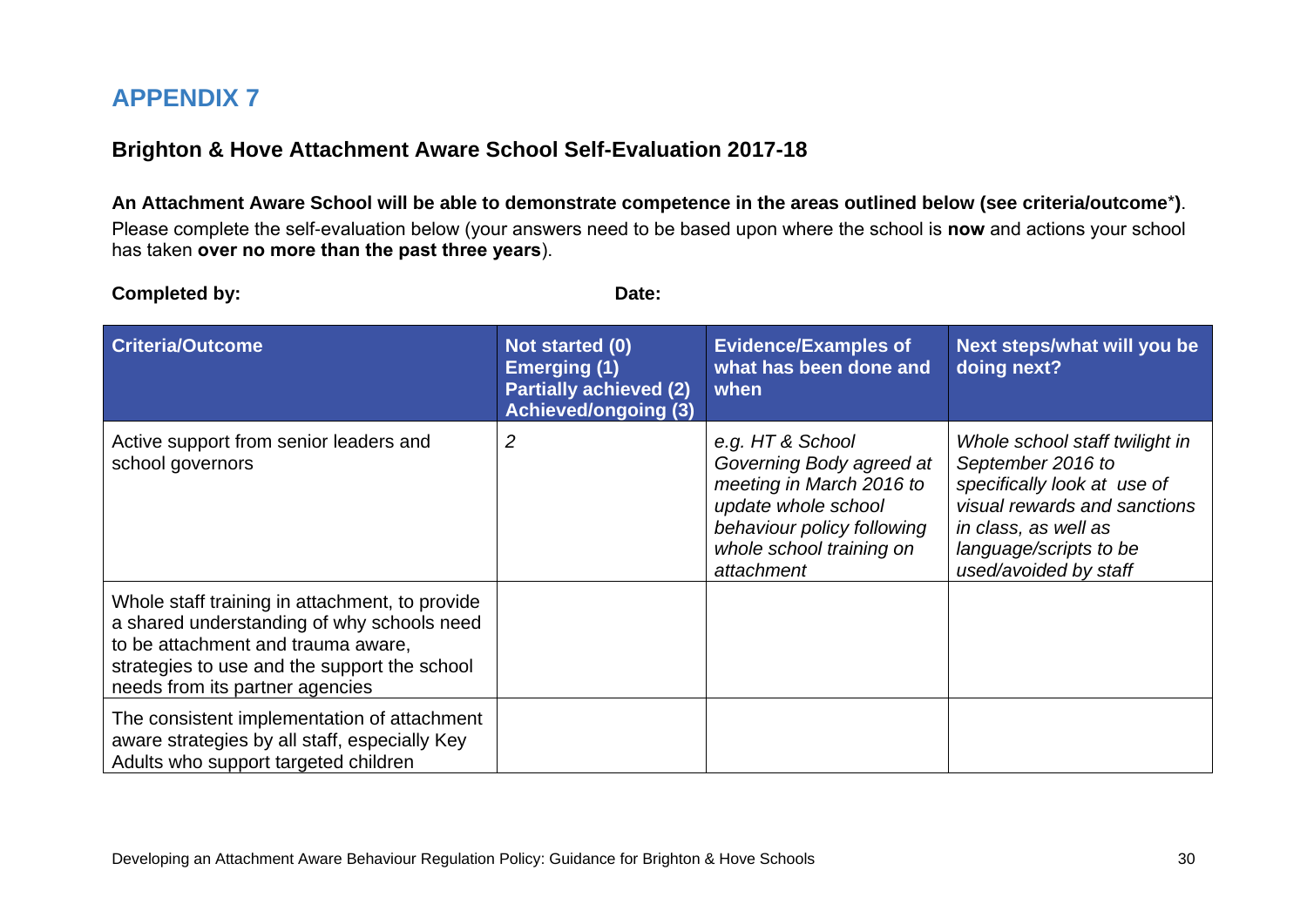| <b>Criteria/Outcome</b>                                                                                                                                                                                                                                                     | Not started (0)<br><b>Emerging (1)</b><br><b>Partially achieved (2)</b><br><b>Achieved/ongoing (3)</b> | <b>Evidence/Examples of</b><br>what has been done and<br>when | Next steps/what will you be<br>doing next? |
|-----------------------------------------------------------------------------------------------------------------------------------------------------------------------------------------------------------------------------------------------------------------------------|--------------------------------------------------------------------------------------------------------|---------------------------------------------------------------|--------------------------------------------|
| An Attachment Lead or Champion at a senior<br>level, to continue leading the school's training<br>and development of attachment practices<br>and to support staff to implement strategies                                                                                   |                                                                                                        |                                                               |                                            |
| Involvement of parents and the wider<br>community e.g. at specially organised<br>training events                                                                                                                                                                            |                                                                                                        |                                                               |                                            |
| Continual monitoring, evaluation and<br>development of strategies - e.g. updating<br>school's behaviour management policy;<br>whole school or class-based interventions to<br>promote social skills and friendships, such as<br>Circle of Friends Approach or Nurture Group |                                                                                                        |                                                               |                                            |
| Support for all staff through meetings and<br>individual supervision                                                                                                                                                                                                        |                                                                                                        |                                                               |                                            |
| Induction for new staff into the school's<br>shared attachment knowledge and practices                                                                                                                                                                                      |                                                                                                        |                                                               |                                            |

### **Overall score (please provide total number):**

**0 = not started 8-15 = emerging 16-23 = partially achieved 24 (maximum score) = achieved/ongoing** 

*\*From Louise Bombèr 2007 and 2011 Attachment Aware Schools, Bath Spa University / Bath and North East Somerset Council 2014.*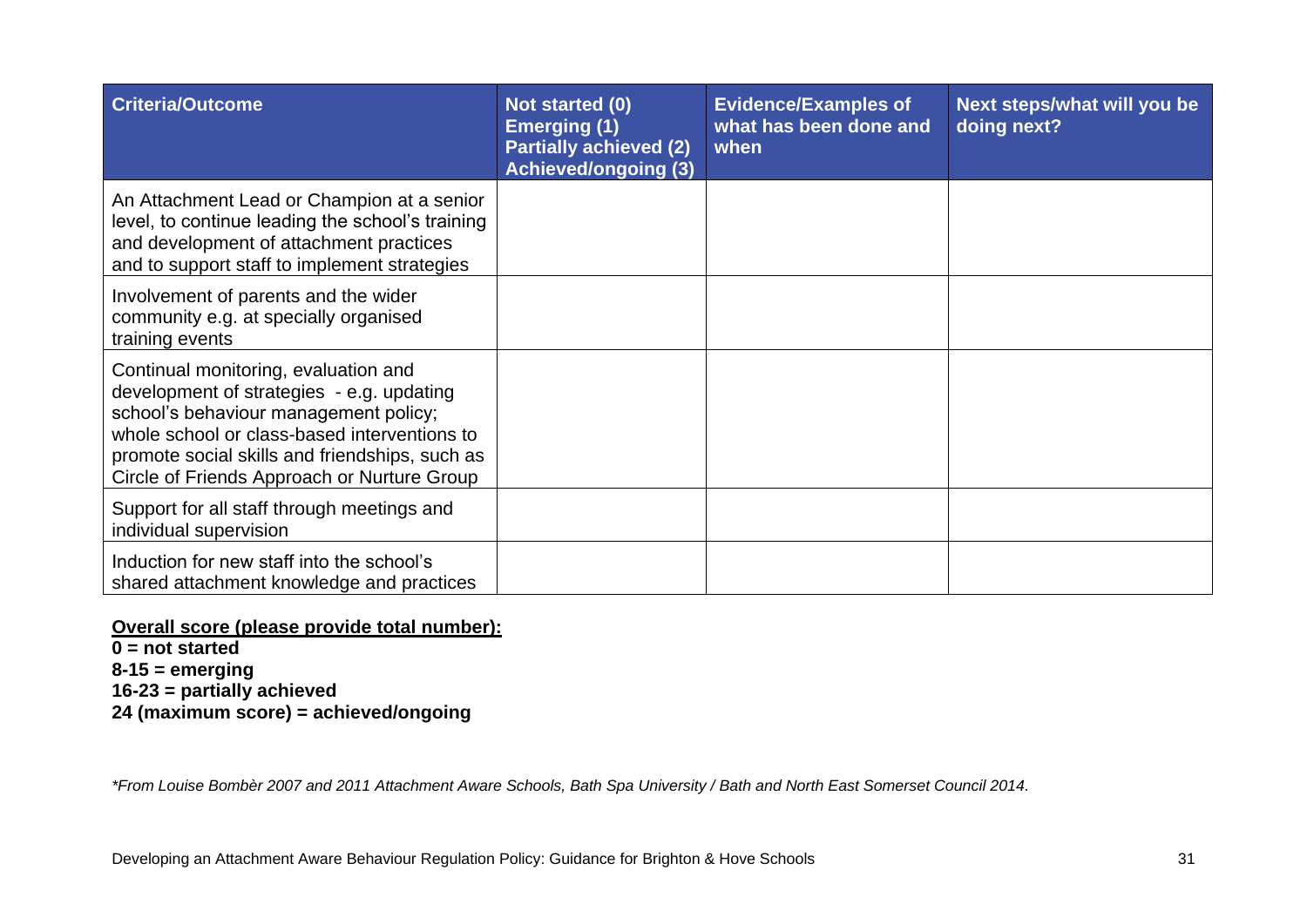## **Brighton & Hove Attachment Aware Schools Pledge**

#### **Our school signs up to the following Attachment Aware principles:**

- 1. Attachment is 'everybody's business' and underpins all our practice.
- 2. We recognise that all our behaviour is a communication and respond accordingly, with awareness of our own attachment styles.
- 3. We use our Attachment Aware Self-Evaluation Form as a working tool to guide our whole school practice.



- 4. We know that our school will succeed, and achieve good attendance and results, when the Social, Emotional and Mental Health (SEMH) needs of staff, children/young people and families is prioritised.
- 5. We recognise the importance of reflective practice, and support staff to build this into their everyday work, in order to effectively manage their roles.
- 6. We will do all we can to enable children and young people to remain securely based in our school.
- 7. We know that children and young people do best when professionals work collaboratively and harmoniously together with families/the wider community to address their needs.
- 8. We recognise that good leadership in schools will achieve these principles of inclusion.

#### *Sarah Ahmed, June 2017*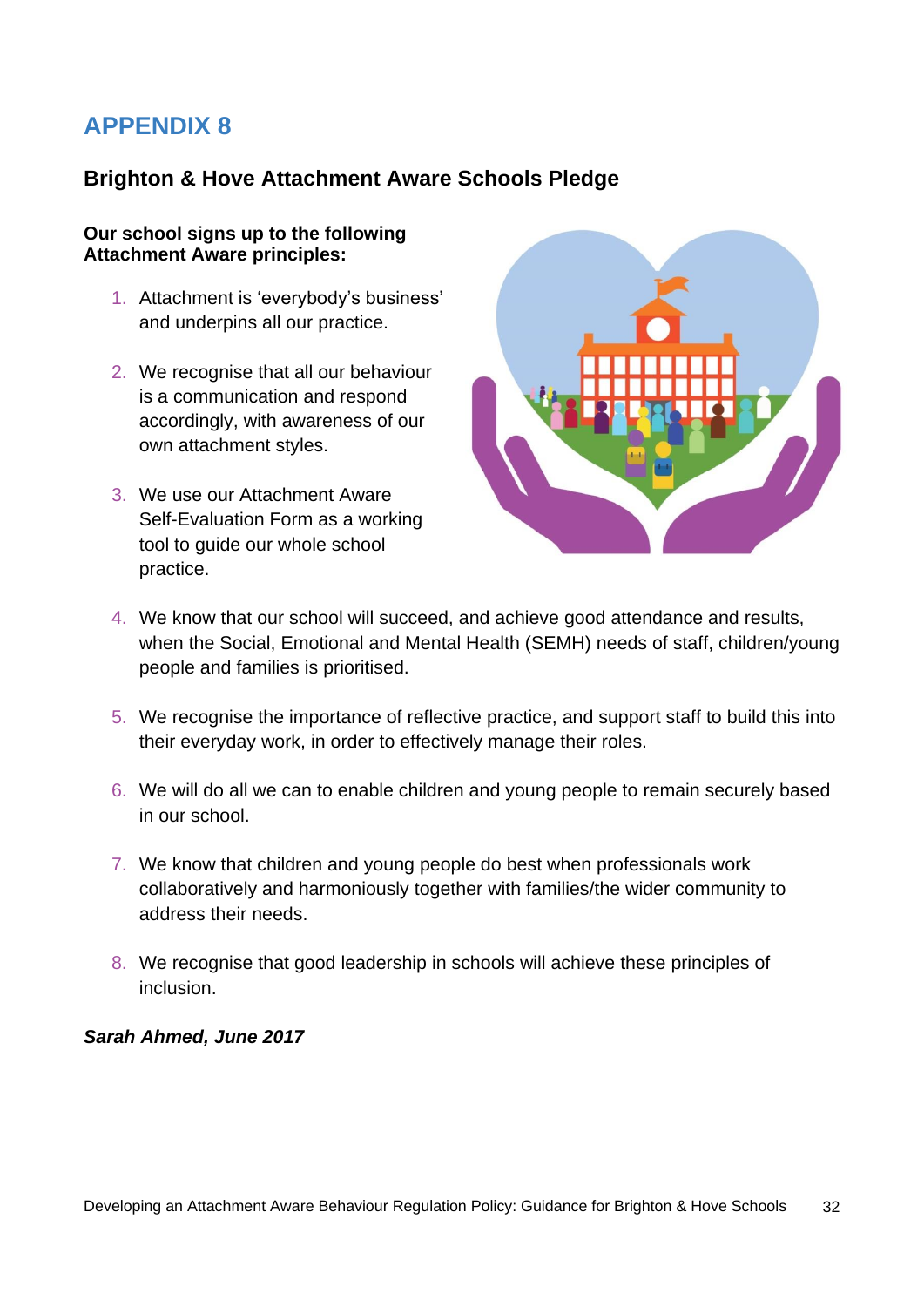### **Exemplar: Attachment Aware Behaviour Regulation Policy for (***Enter Name***) School**

*(NB: wording can be amended but we advise keeping in the words 'Behaviour Regulation Policy' to make it clear that this is the school's legally required behaviour policy and not something 'extra' or different).* 

*E.gs. 'Promoting Positive Relationships and Supporting Behaviour Regulation Policy'; 'From Co-Regulation to Self-Regulation: A Behaviour Regulation Policy'.*

### **School logo**

| Date policy agreed:                  |  |
|--------------------------------------|--|
| Date of next review:                 |  |
| <b>Headteacher signature:</b>        |  |
| <b>Chair of Governors' signature</b> |  |

### **1) School motto/slogan/vision statement**

Your policy should reflect your school's ethos. This section should include something around your **school's values/ principles** and the **philosophy** behind your Attachment Aware Behaviour Regulation Policy.

*Example 1: "Downs Park School has a holistic approach to education, valuing all learning in and out of the classroom. We are an Attachment aware school which means we focus on building positive relationships between children and staff and children with their peers. We use the Working With Others (WWO) principles to support children in forming positive working and social relationships."*

*Example 2: "Philosophy of the behaviour policy at Blurton Primary: At Blurton Primary School, we recognise that understanding our emotions is a key aspect of understanding and managing behaviour. Through Emotion Coaching and being attachment aware, both children and adults are able to both manage their behaviour and to create an environment that is conducive to learning. We understand that part of our role, in partnership with home, is to help pupils to understand what is right and wrong …*

*Underpinning the behaviour policy is the belief that everyone can learn to self-manage/selfregulate their own emotions and behaviour. Through this we encourage reflective thinking and do not accept prejudice in any form. Ultimately, we wish to give our children confidence about their capacity to think for themselves and to make sense of their own lives and experiences, hopefully beyond school and into the "real" world".*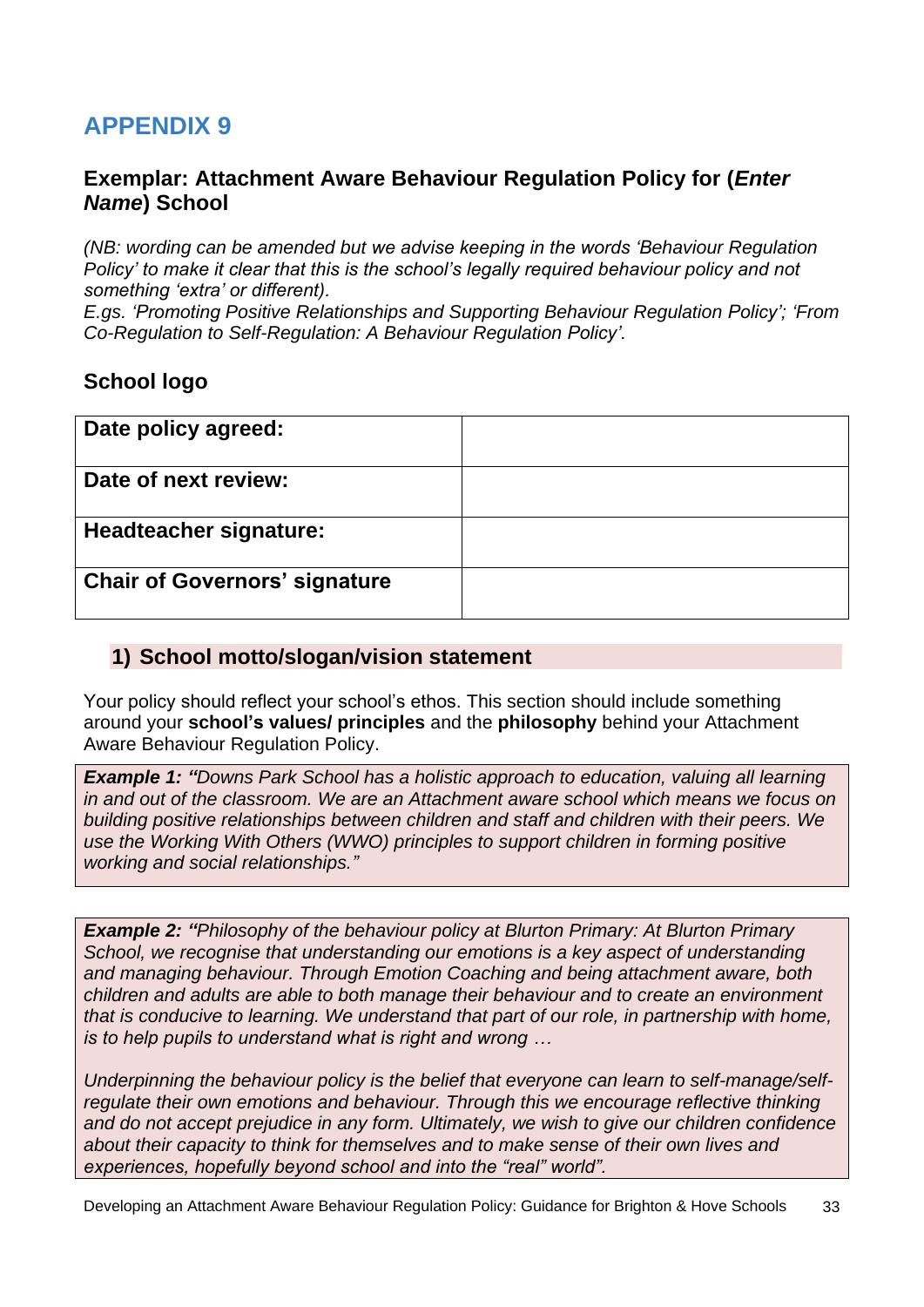## **2) Policy Statement**

*Example wording: This policy was based on Guidance provided by B&H Local Authority and has included input from: members of staff, representatives from the governing body, parents and carers, pupils / students, our School Nurse, our link BHISS colleagues* etc. [adapt as appropriate].

## **3) Policy Scope**

*Example wording: This policy is for all staff, pupils / students, parents and carers, governors, visitors and partner agencies working within the school and provides guidelines and procedures as to how our school supports and responds to behaviour.*

## **4) Policy Aims and Objectives**

*Example wording: Our school is committed to the emotional mental health and well-being of its staff, pupils / students and parents/carers. We wish to work towards this in all aspects of school life, and to provide an ethos, environment and curriculum that supports the social, emotional and mental health of the whole school community.*

*It is acknowledged that members of the school community may have very different parenting experiences and views on behaviour. However, the aim of our Attachment Aware Behaviour Regulation Policy is to bring us all together to adhere to some basic key principles and practices that reflect our school ethos.*

*Example: St Luke's Primary School treats all children with unconditional respect and has high expectations for both adults' and children's learning and social behaviours. Our school is calm and purposeful. It prides itself on excellent relationships and high level of care. We understand that positive behaviour can be taught and needs to be modelled. We understand that negative behaviour can signal a need for support which we will provide without diluting our expectations.* 

### *Policy Aims*

- *To maintain a caring, orderly community in which effective learning can take place and where there is mutual respect between members*
- *To help children develop a sense of worth, identity and achievement*
- *To help all children to become self-disciplined, able to accept responsibility for their own actions and make positive choices*
- *To develop in all children the ability to listen to others; cooperate and to appreciate other ways of thinking and behaving*

*We hope to achieve these aims through a school behaviour policy based on rights, responsibilities and respect. Praise, rewards, privileges, and positive role-modelling support the development of self-discipline and the capacity to make positive choices.*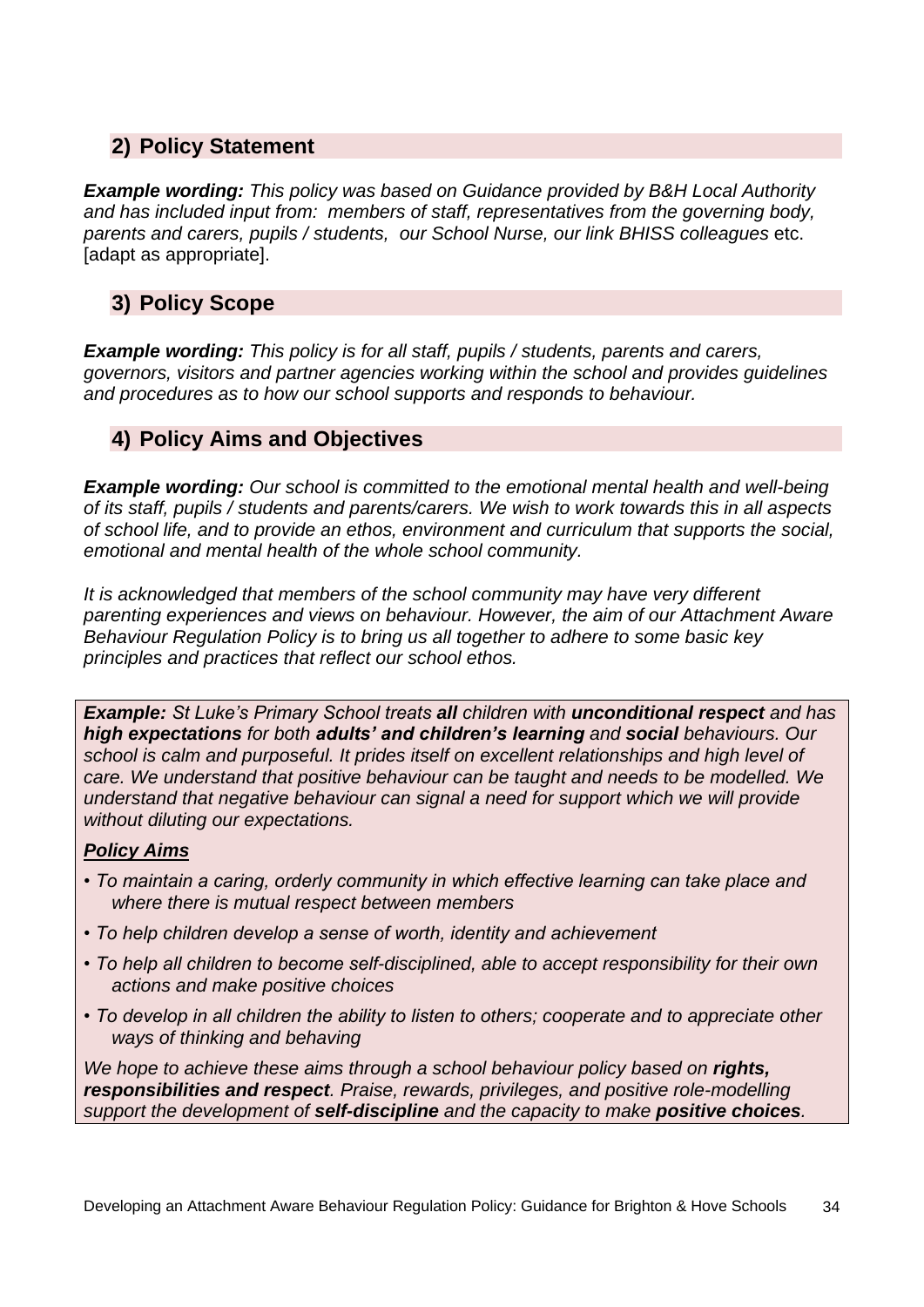You may decide to combine your mission statement and aims (see overleaf).

*Example: The Relationships Policy at Monmouth Comprehensive is a statement of good practice that contributes to the positive ethos at our school, in line with the school's mission statement "Learning to Lead Our Lives". The policy promotes high quality learning relationships for all.* 

*At Monmouth Comprehensive we have clear systems and structures to support staff in knowing their students well. We have an approach to learning that builds security through recognising strengths in learning and celebrates success leading to good classroom relationships. Our systems and structures make a large school personal, providing the scaffolding for good learning and for independence and character building.* 

*Our ethos builds relationships by recognising every child, building self-esteem and selfawareness.* 

*Our curriculum allows each individual to follow a pathway of learning that builds on their interests and strengths and supports their academic aspiration.* 

*Our approach to learning supports recognition and inclusion for all within the local, national and international community.* 

*Our work with the community builds sustainability in relationships and connects our students with relevant learning opportunities as well as supporting the maxim "it takes a village to raise a child".*

## **5) Policy Links**

This Behaviour Regulation Policy links to the following other policies we hold in school:

*Add links to relevant policies, and delete any aspects of this policy which are covered in other policies – e.g.*

- PSHE Education Policy
- Anti-bullying Policy
- Equality Policy
- Health and Safety Policy
- Safeguarding Policy
- Restraint Policy
- E-safety policy
- Cyber-bullying policy
- De-escalation and positive-handling Policy
- Child running-off policy

It also links to other Local Authority policies and guidance *(include links, as suggested in Pages 10 and 11 of this Attachment Aware Guidance).*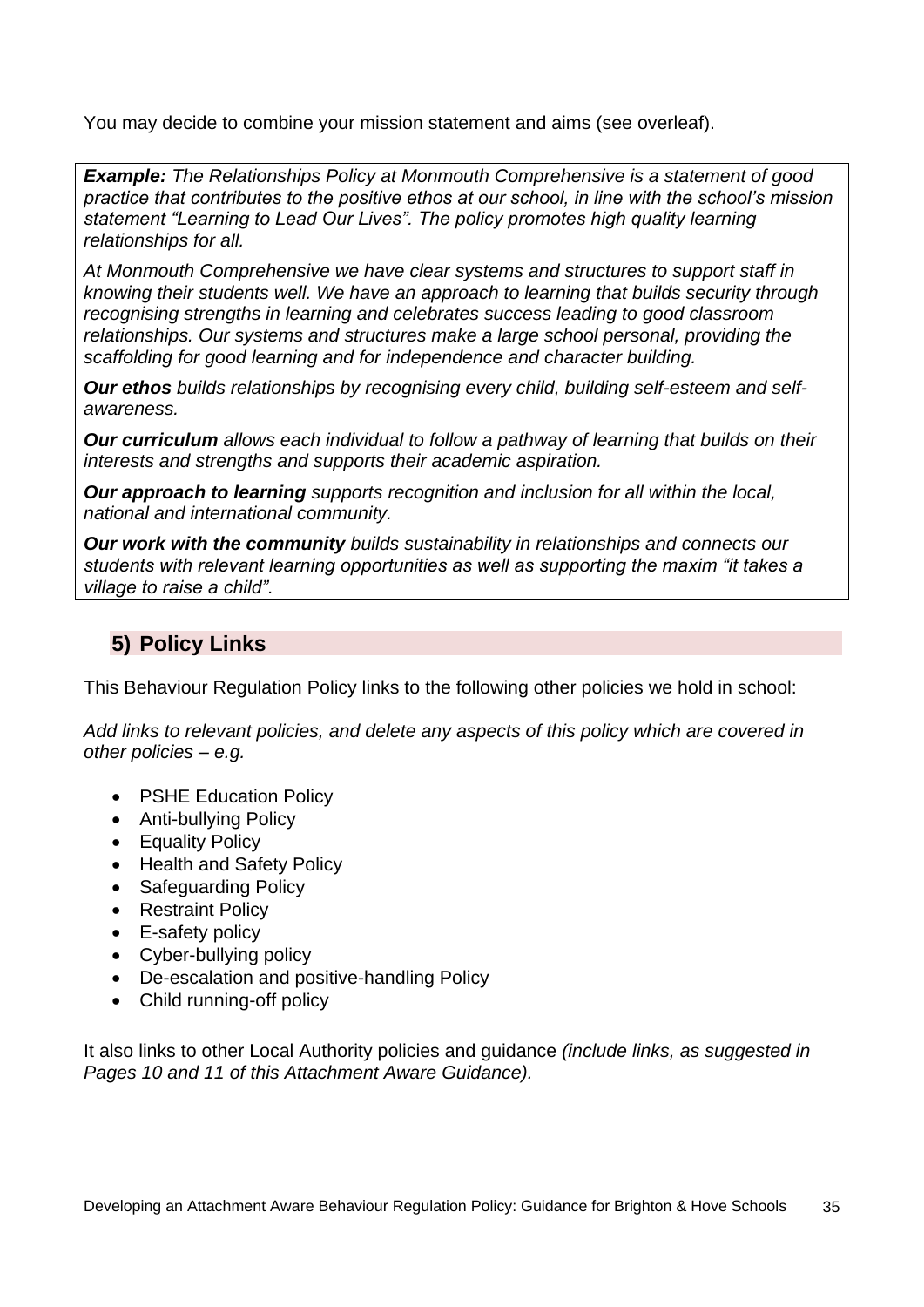# **6) Roles and Responsibilities**

Emphasise that it is not just the role or responsibility of a few key staff for dealing with behaviour in the school; it is a **shared responsibility**.

*Example from Blurton Primary School: "Maintaining good behaviour is the responsibility of all staff, governors and parents. We expect our staff and parents to be a good role model for our children as we develop their attitudes for all aspects of life".*

Outline roles and responsibilities in dealing with behaviour, including:

- The role of the governing body:
- The role of the Headteacher and senior leadership team:
- The role of parents/carers/guardians:

It is also helpful to add different responsibilities across the school, aside from lead members of staff – e.g. the role of form tutors, classroom teachers, subject leaders, progress leaders.

*Example: see 'Monmouth Comprehensive School's Relationships Policy' under 'Roles and Responsibilities' (including The Role of Parents/Guardians) and further details of specific staff responsibilities.* 

### **7) The role of Brighton & Hove City Council**

Please refer to Pages 12 and 13 of this Guidance, which outlines local training and support offered.

All B&H maintained schools are encouraged to self-evaluate alongside their EP using the Attachment Aware Self-Evaluation Form. The school's link EP and other BHISS colleagues from the SEMH strand are also available to support the development and implementation of the school's Attachment Aware Behaviour Regulation Policy.

## **8) Approach**

Please refer back to this Guidance pages 5-11 – as well as Appendices. Key Attachment Aware principles such as attunement and empathic listening to support co-regulation should be incorporated into your school's Behaviour Regulation Policy and expected practice / processes. We advocate **non-coercive versus coercive techniques**. For further ideas/details see:

**[http://www.inaura.net/sites/default/files/Good%20Relationships%20and%20behaviour](http://www.inaura.net/sites/default/files/Good%20Relationships%20and%20behaviour%20policy%2020140905.pdf) [%20policy%2020140905.pdf](http://www.inaura.net/sites/default/files/Good%20Relationships%20and%20behaviour%20policy%2020140905.pdf)**

The book *'Becoming an Adoption-Friendly School: A Whole-School Resource for Supporting Children Who Have Experienced Trauma or Loss – With Complementary*  **Downloadable Material' (Gore Langton & Boy, 2017)** is an excellent resource for schools to draw upon when developing their Attachment Aware Behaviour Regulation Policy. In particular, the section on 'developing flexibility' (p.119) reminds schools to think about

Developing an Attachment Aware Behaviour Regulation Policy: Guidance for Brighton & Hove Schools 36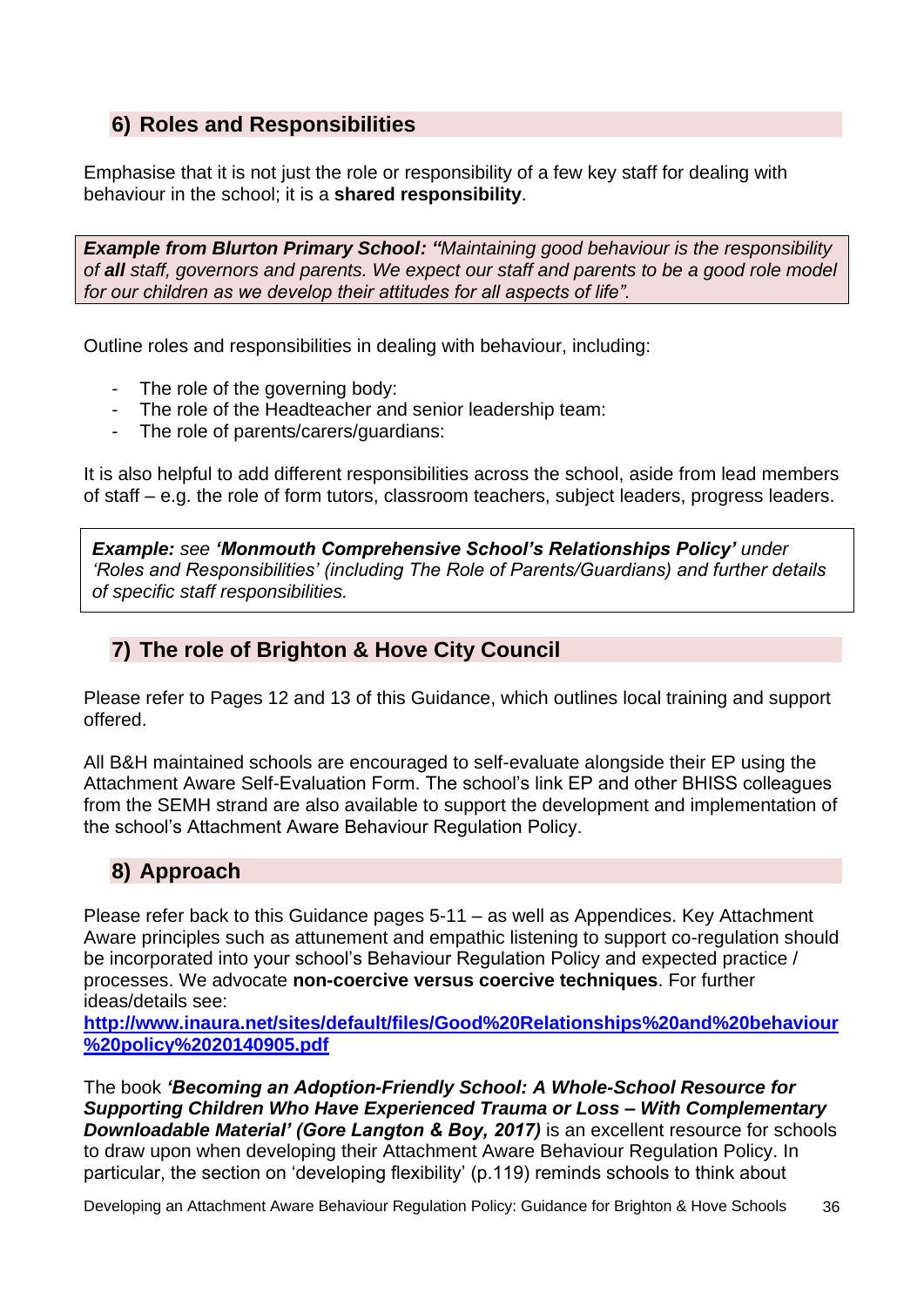challenging behaviours and 'explosions' within the context of rigid behaviour school systems that 'dictate what must happen and how both the child and adult should behave'. It promotes the idea that **schools need to become more flexible** in how they respond to behaviours to avoid escalating behaviours and producing explosions. This is helpful when thinking about school exclusions.

# **9) How the school supports staff well-being and reflection**

We recommend that in your Behaviour Regulation Policy you acknowledge **the link between emotions and learning.** 

We also recommend that your policy highlights the importance of providing emotional support for staff in order to help manage stress and secondary trauma, and to reduce the likelihood of staff burnout. You can include the whole school perspective on self-care and what staff support systems you currently have in place internally/externally. The aforementioned book (Gore Langton and Boy, 2017) includes some very helpful resources to support with this - *e.g. 'Resource 11.5 - Self-Care Tips for Teachers', and 'Resource 11.6 - Supporting Staff Tracker'*.

### **10) Practice and policy review process**

### **School Review:**

There should be a continuous (and at least annual) process of review of your school's Behaviour Regulation Policy. This should involve an ongoing cycle that involves applying Attachment Aware principles into practice and policy development, disseminating through frequent training, reviewing effectiveness/identifying weaknesses and/or lack of clarity, problem-solving to further develop practice.

*Example: Inaura School's Promoting Good Relationships and Behaviour Policy and Training Manual states that "This policy functions as a practice guide and is therefore reviewed whenever issues arise which generate new ways to articulate our approach, and otherwise annually".*

### **Brighton & Hove Local Authority Review:**

The author of this Guidance, **Sarah Ahmed, Principal Educational Psychologist in BHISS**, is responsible for reviewing this Guidance for Brighton & Hove Schools.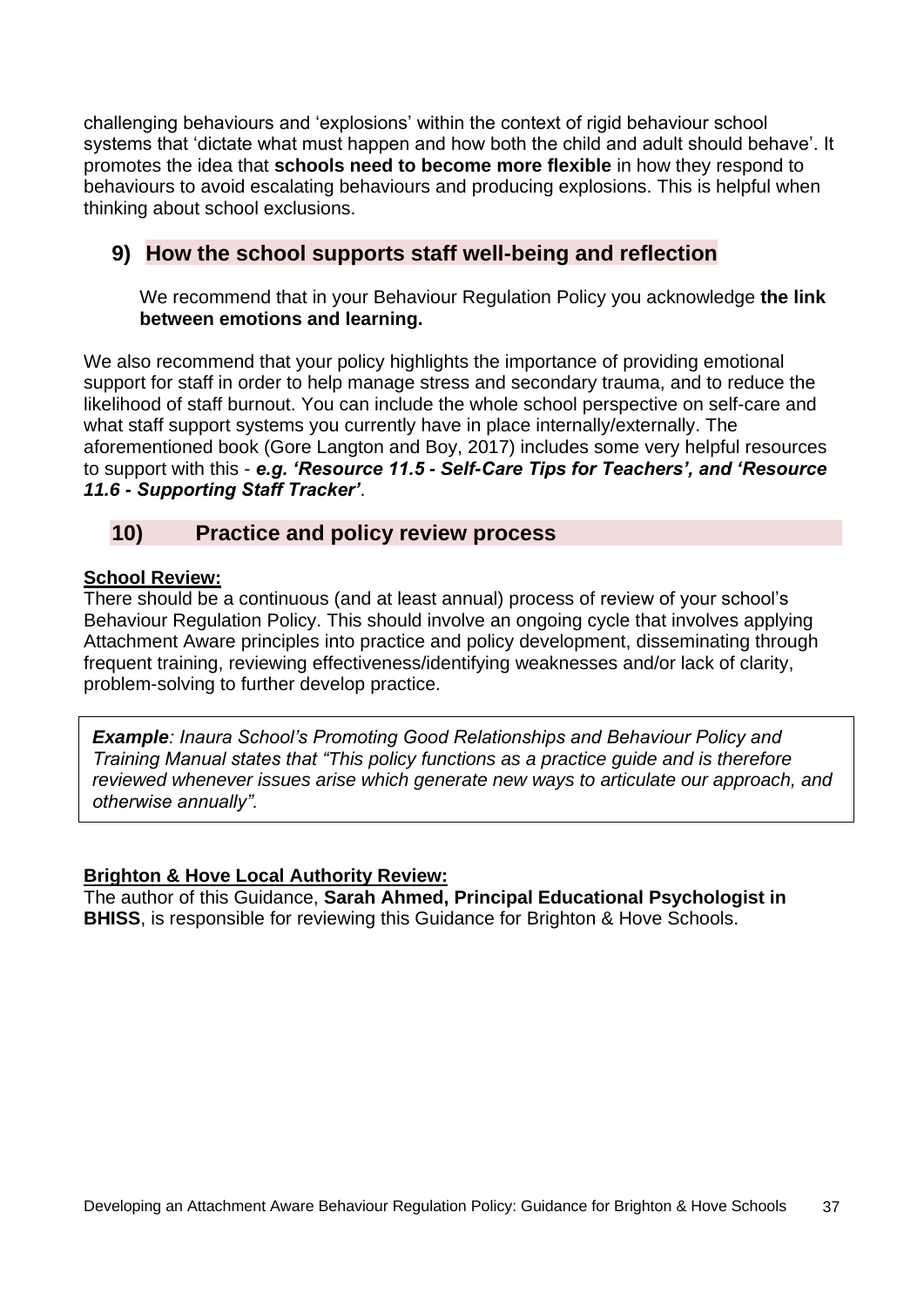# **References**

Useful references and web links have been provided throughout this document. Full references (where not provided earlier in this guidance) are listed below:

- Banerjee, R., Weare, K., & Farr, W. (2014). Working with "Social and Emotional Aspects of Learning" (SEAL): associations with school ethos, pupil social experiences, attendance, and attainment. *British Educational Research Journal*, 40(4), 718–742.
- Beek, M. & Schofield, G. (2004). Providing a Secure Base: Tuning in to Children with Severe Learning Difficulties in Long-Term Foster Care. *Adoption & Fostering*, 2004, Volume 28, Issue 2, 8-19.
- Beek, M, & Schofield, G. (2004). Providing a Secure Base in Foster Care. London: BAAF. Google Scholar.
- Beek, M. & Schofield, G. (2005). Risk and Resilience in Long-Term Foster-Care. *The British Journal of* Social Work*, Volume 35,* Issue 8, 1283–1301.
- Ford, T., Parker, C., Salim, J., & Goodman, R. (2018). The relationship between exclusion from school and mental health: a secondary analysis of the British Child and Adolescent Mental Health Surveys 2004 and 2007. Published online: 25 August 2017.
- Jones, S.M., and Bouffard, S.M. (2012). Social and Emotional Learning in Schools From Programs to Strategies. *Society for Research in Child Development*, 2012, 26  $(4).$
- Leithwood, K., Day, C., Sammons, P., Harris, A. & Hopkins, D. (2006). Successful school leadership: what is it and how it influences student learning. Research Report 800. London: DfES.
- McCormick, M. P., Cappella, E., O'Connor, E.E. and McClowry, S.G. (2013). Parent Involvement, Emotional Support, and Behavior Problems: An Ecological Approach. *The Elementary School Journal, Vol. 114, No. 2*, 277-300.

# **Further reading**

- Bomber, L.M. and Hughes, D.A. (2013). Settling to Learn. London: Worth Publishing Ltd.
- Geddes, H. (2006). Attachment in the Classroom. London: Worth Publishing Ltd.
- Gerhardt, S. (2014). Why Love Matters: How affection shapes a baby's brain. London: Routledge.
- Golding, K.S. & Hughes, D. A. (2012). Creating Loving Attachments. Parenting with PACE to Nurture Confidence and Security in the Troubled Child. London: Jessica Kingsley Publishers.
- Gore Langton, E. and Boy, K. (2017). Becoming an Adoption-Friendly School: A Whole-School Resource for Supporting Children Who Have Experienced Trauma or Loss – With Complementary Downloadable Material. London: Jessica Kingsley Publishers.

Developing an Attachment Aware Behaviour Regulation Policy: Guidance for Brighton & Hove Schools 38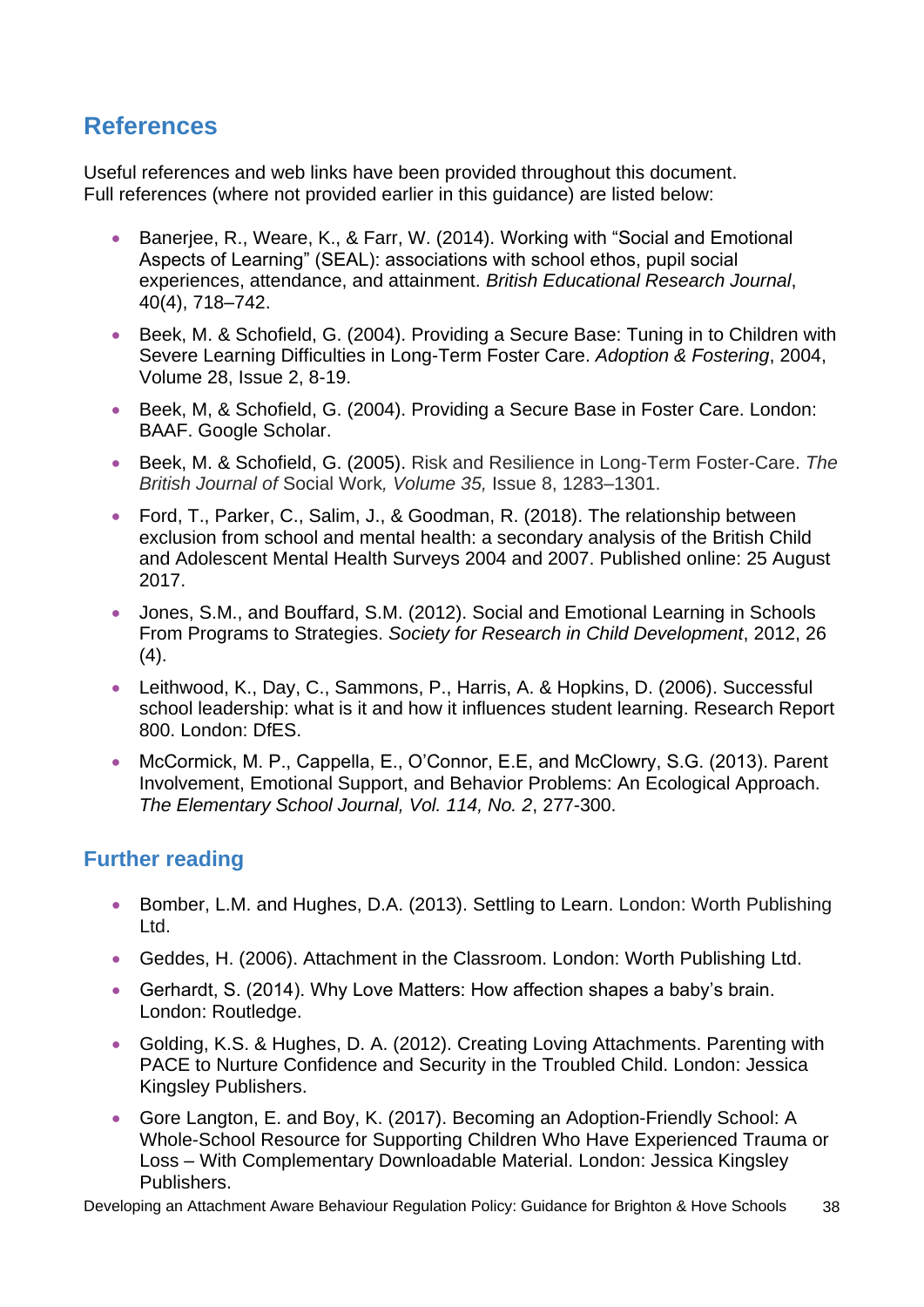- Hughes, D. A. (2004). Building the Bonds of Attachment: Awakening Love in Deeply Troubled Children. Northvale, NJ: Jason Aronson, Inc.
- Parker, R. Rose, J. & Gilbert, L. (2016). Attachment Aware Schools: An alternative to behaviourism in supporting children's behavior? In Lees, H. and Noddings, N. (Eds) The Palgrave International Handbook of Alternative Education. London: Palgrave MacMillan.
- Perry, E. (2009). Teenagers and attachment: Helping Adolescents Engage with Life and Learning. London: Worth Publishing Ltd.
- Siegel, D. J. & Bryon, T.P. (2011). The Whole Brain Child. Constable & Robinson Ltd. London.
- Youell, B. (2006). The learning relationship. Psychoanalytic thinking in education. Tavistock Clinic Series.

## **Emotion Coaching UK**

- Gus, L. Rose, J. & Gilbert, L (2015). Emotion Coaching: A universal strategy for supporting and promoting sustainable emotional and behavioural wellbeing. *Educational & Child Psychology*, *32* (1), 31.
- Rose, J and Gilbert, L and McGuire-Snieckus, R (2014) ['Promoting children's well](http://researchspace.bathspa.ac.uk/5856/)[being and sustainable citizenship through emotion coaching.'](http://researchspace.bathspa.ac.uk/5856/) In: Thomas, M, ed. *A child's world: contemporary issues in education.* University of Wales, Aberystwyth. ISBN 9781845215613.
- Rose, J., McGuire-Snieckus, R., & Gilbert, L. (2015). Emotion Coaching-a strategy for promoting behavioural self-regulation in children/young people in schools: A pilot study. *European Journal of Social and Behavioural Sciences*. Available to download at **[www.attachmentawareschools.com/emotioncoaching.php](http://www.attachmentawareschools.com/emotioncoaching.php)**

### **Helpful ideas when introducing Emotion Coaching as a whole school approach in Primary Schools:**

Implementation advice derived from a small scale survey by Licette Gus and Laura Meldrum-Carter (2016).

More detailed information about the survey can be found on:

**[www.headteacher-update.com/best-practice-article/pastoral-support-emotion](http://www.headteacher-update.com/best-practice-article/pastoral-support-emotion-coaching/152306)[coaching/152306](http://www.headteacher-update.com/best-practice-article/pastoral-support-emotion-coaching/152306)**

### **How to Introduce Emotion Coaching in Secondary Schools:**

Implementation advice derived from small scale survey by Licette Gus and Laura Meldrum-Carter (2016).

More detailed information about the survey can be found on:

**[www.sec-ed.co.uk/best-practice/student-wellbeing-emotion-coaching-in-schools](http://www.sec-ed.co.uk/best-practice/student-wellbeing-emotion-coaching-in-schools)**